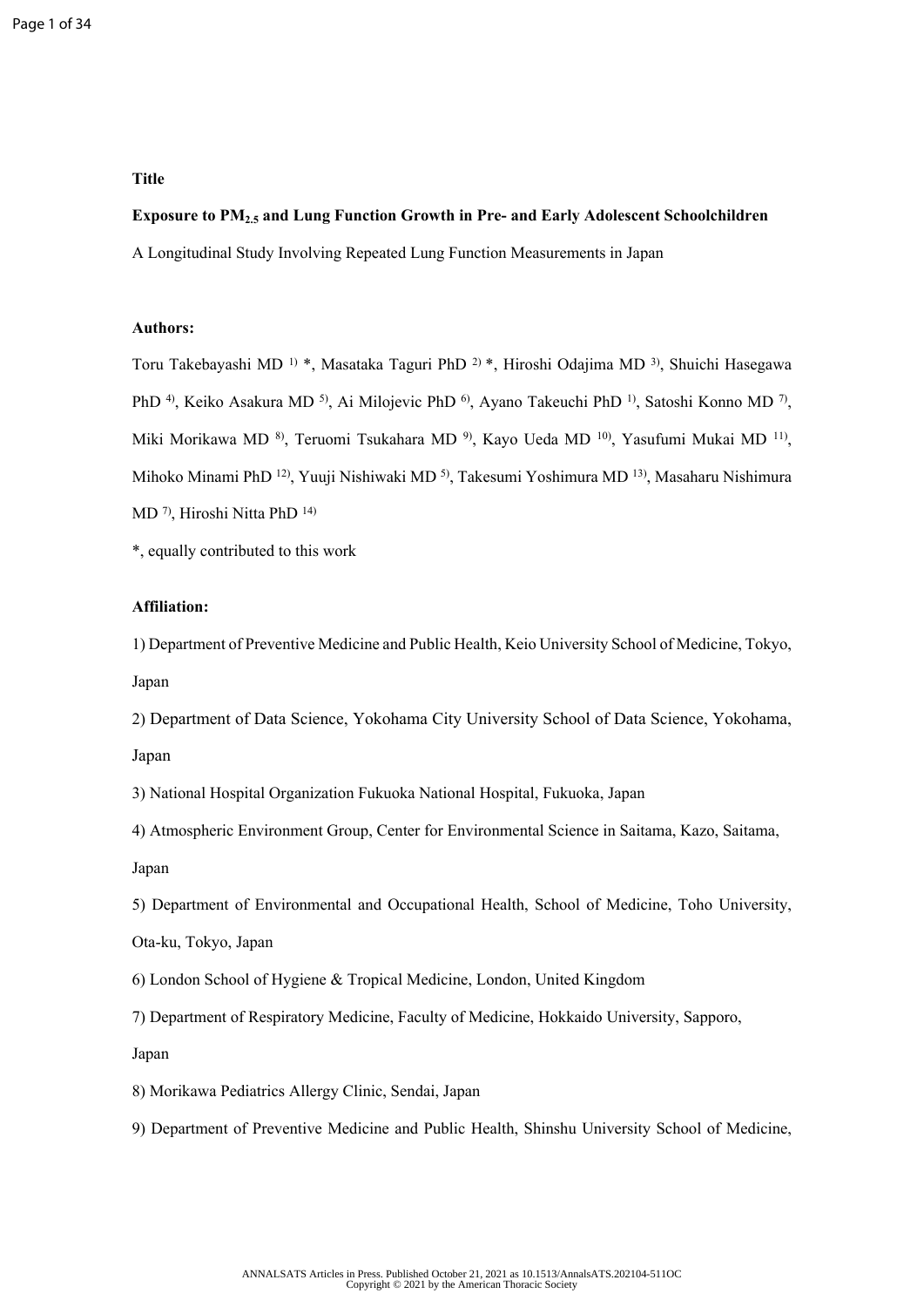# Matsumoto, Nagano, Japan

- 10) Graduate School of Global Environmental Studies, Kyoto University, Kyoto, Japan
- 11) Mukai Clinic, Amami, Japan
- 12) Department of Mathematics, Faculty of Science and Technology, Keio University, Yokohama, Kanagawa, Japan
- 13) University of Occupational and Environmental Health Japan, Kitakyushu, Fukuoka, Japan
- 14) National Institute for Environmental Studies, Tsukuba, Ibaraki, Japan

This article is open access and distributed under the terms of the Creative Commons Attribution Non-Commercial No Derivatives License 4.0 [\(https://creativecommons.org/licenses/by-nc-nd/4.0/](https://creativecommons.org/licenses/by-nc-nd/4.0/)). For commercial usage and reprints please contact Diane Gern (dgern@thoracic.org).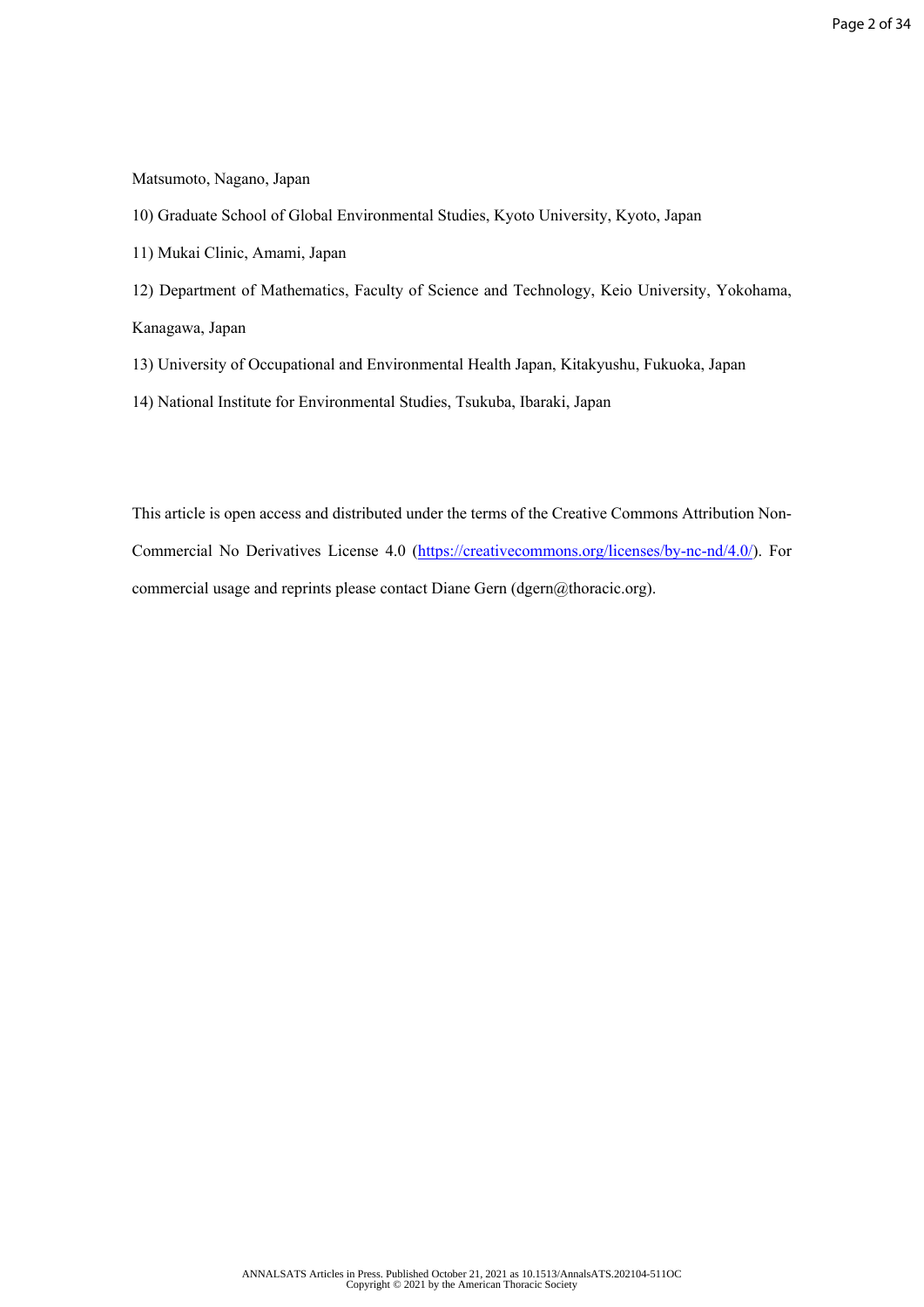# **Abstract**

Rationale: Epidemiological evidence indicates ambient exposure to  $PM_{2.5}$  have adverse effects on lung function growth in children, but it is not actually clear whether exposure to low level  $PM<sub>2.5</sub>$  results in long-term decrements in lung function growth in pre- to early adolescent schoolchildren.

Objectives: To examine long-term effects of  $PM_{2.5}$  within the 4-yr average concentration range of 10 to 19 μg/m<sup>3</sup> on lung function growth with repeated measurements of lung function tests.

Methods: Longitudinal analysis of 6,233 lung function measurements in 1,466 participants aged 8 to 12 from 16 school communities in 10 cities around Japan, covering a board area of the country to represent concentration range of  $PM_{2.5}$ , was done with multilevel linear regression model. Forced expiratory volume in 1 second (FEV1), forced vital capacity (FVC), and maximal expiratory flow at 50% of FVC (V50) were used as lung function indicators to examine effects of  $10$ -μg/m<sup>3</sup> increases in  $PM_{2.5}$  concentration on relative growth per 10-cm increase in height.

Results: Overall annual mean  $PM_{2.5}$  concentration was 13.5  $\mu g/m^3$  (range: 10.4 to 19.0  $\mu g/m^3$ ). We found no association between any of the lung function growth indicators and increases in  $PM_{2.5}$  levels in children of either sex, even after controlling for potential confounders. Analysis with two-pollutant models with  $O_3$  or  $NO_2$  did not change the null results.

Conclusions: This nationwide longitudinal study suggests that concurrent, long-term exposure to  $PM_{2.5}$  at concentrations ranging from 10.4 to 19.0  $\mu$ g/m<sup>3</sup> has little effect on lung function growth in pre-adolescent boys and pre- to early adolescent girls.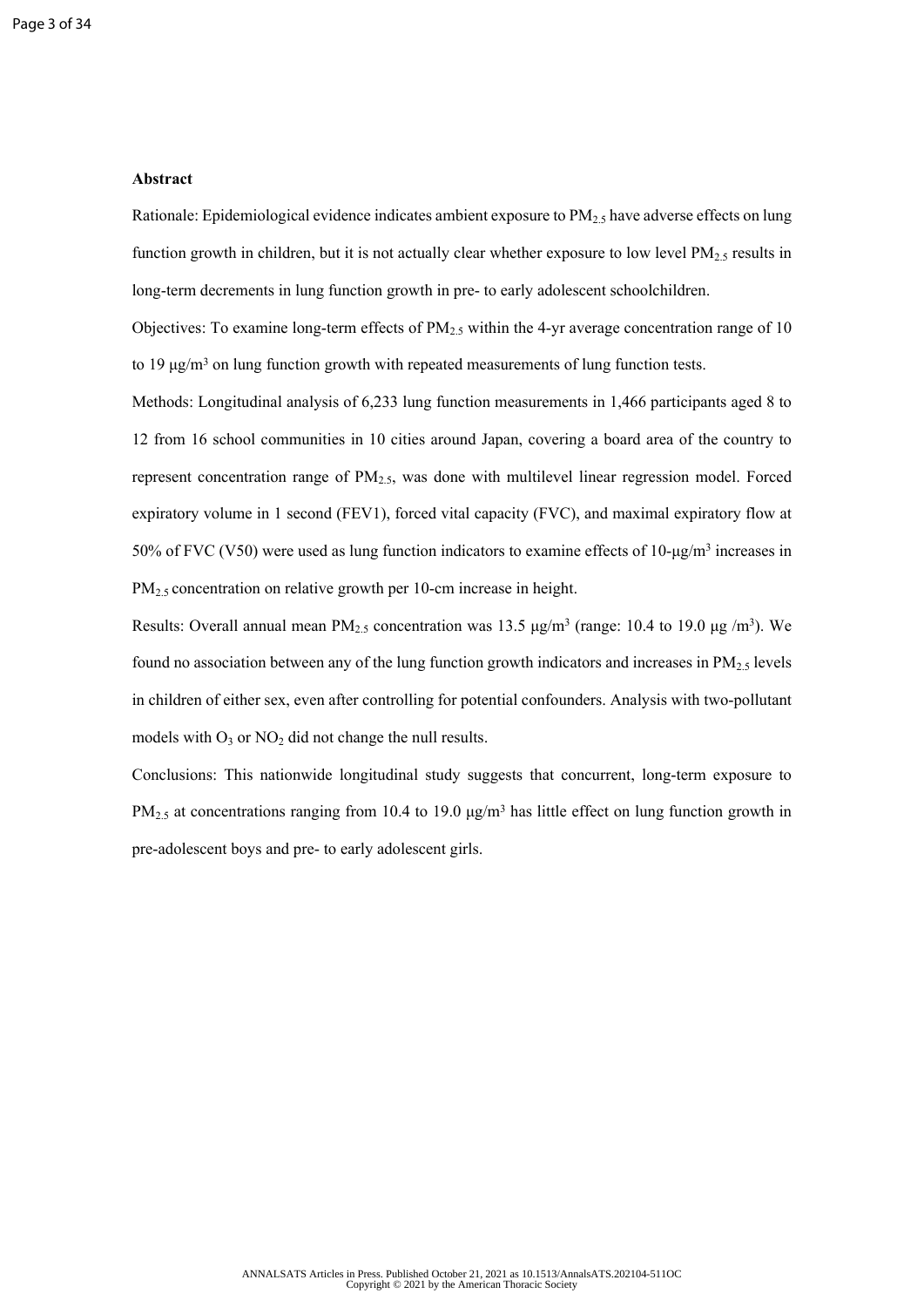A growing body of epidemiological evidence has been accumulated regarding the effects of  $PM_{2.5}$ exposure on lung health in children (1-19), and studies employing a longitudinal design with repeated measurements of lung function have been particularly useful in improving our understanding of the effects of  $PM_{2.5}$  exposure on lung function growth (5-11, 17-19). Evaluating the impact of air pollution exposure on lung function development in school-age and adolescent children is essential, because lung function growth is closely linked with the adolescent growth spurt that occurs at about 10 years of age in girls and 12 years of age in boys (20). Recent longitudinal studies demonstrated that lung health during pre-adolescent and young adulthood is important to predict middle-age lung function or occurrence of respiratory disorders in later life. Trajectories of FEV1 from 7 to 53 years of age in the Tasmanian Longitudinal study identified 6 distinct trajectories and showed that not only 'persistently low' but also 'below average' trajectory had increased risk of developing chronic obstructive pulmonary disease (COPD) by middle age (21). In the same cohort, respiratory risk profiles at age 7 such as parental smoking or frequent asthma, bronchitis, allergy were associated with future decline in FEV1 and FVC at age 53 and with increased risk of COPD at age 53 (22). In the study from UK cohorts, 44 cytosine-phosphate-guanine dinucleotide (CPG) sites of DNA methylation measured in peripheral blood at age 10 was associated with lung function trajectories from age 10 to age 26, also indicating the importance of environmental insults during pre-adolescent period for lung health (23).

A key evidence with wider range of  $PM<sub>2.5</sub>$  levels has been reported from the Southern California Children's Health Study (CHS), and the latest results of the CHS showed that improvements in air quality resulted in improvements in 4-year growth of FEV1 and FVC in children between the ages of 11 and 15 across the 3 cohorts. In fact, the 3-year mean  $PM_{2.5}$  levels improved significantly from cohort to cohort: in the 1994 cohort the levels ranged from 21.3 to 31.5  $\mu$ g/m<sup>3</sup>, in the 1997 cohort they ranged from 19.9 to 27.6  $\mu$ g/m<sup>3</sup>, and in the 2007 cohort the range was 11.9 to 17.8  $\mu$ g/m<sup>3</sup> (10).

The preceding epidemiological evidence suggests that reductions in lung function growth could be observed in adolescents aged 10 and over when  $PM_{2.5}$  levels exceed 20  $\mu$ g/m<sup>3</sup>. However, information is quite limited regarding the long-term effects of exposure to  $PM_{2.5}$  within the range of 10 to 19  $\mu$ g/m<sup>3</sup> on lung function growth as measured with repeated lung function tests in pre-adolescents and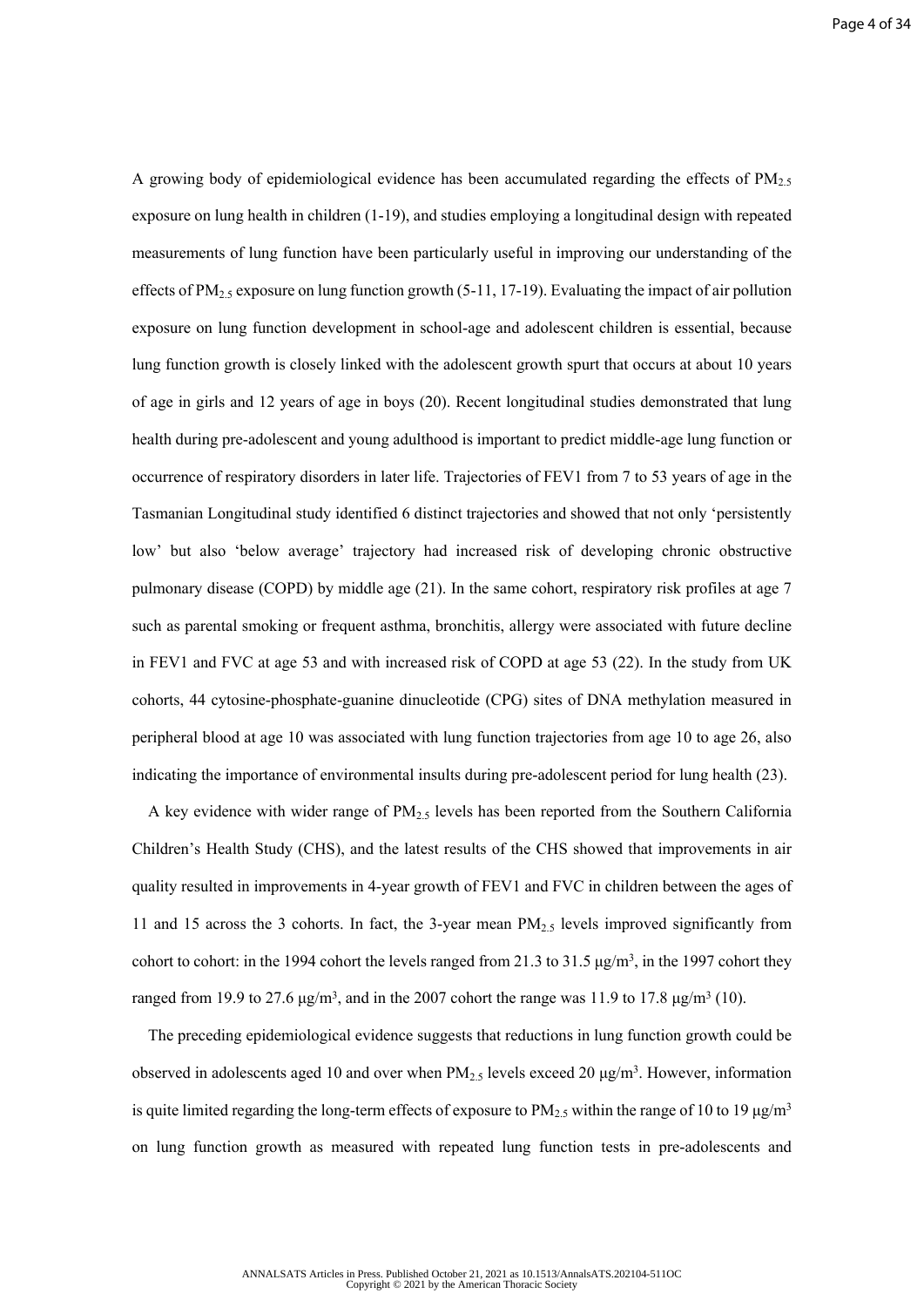adolescents. Therefore, we carried out repeated lung functions tests in a longitudinal study of pre- and early adolescent schoolchildren living in Japanese communities where annual PM<sub>2.5</sub> levels ranged from 10 to 19  $\mu$ g/m<sup>3</sup>, and we report herein on the association between exposure to PM<sub>2.5</sub> and lung function growth in these children.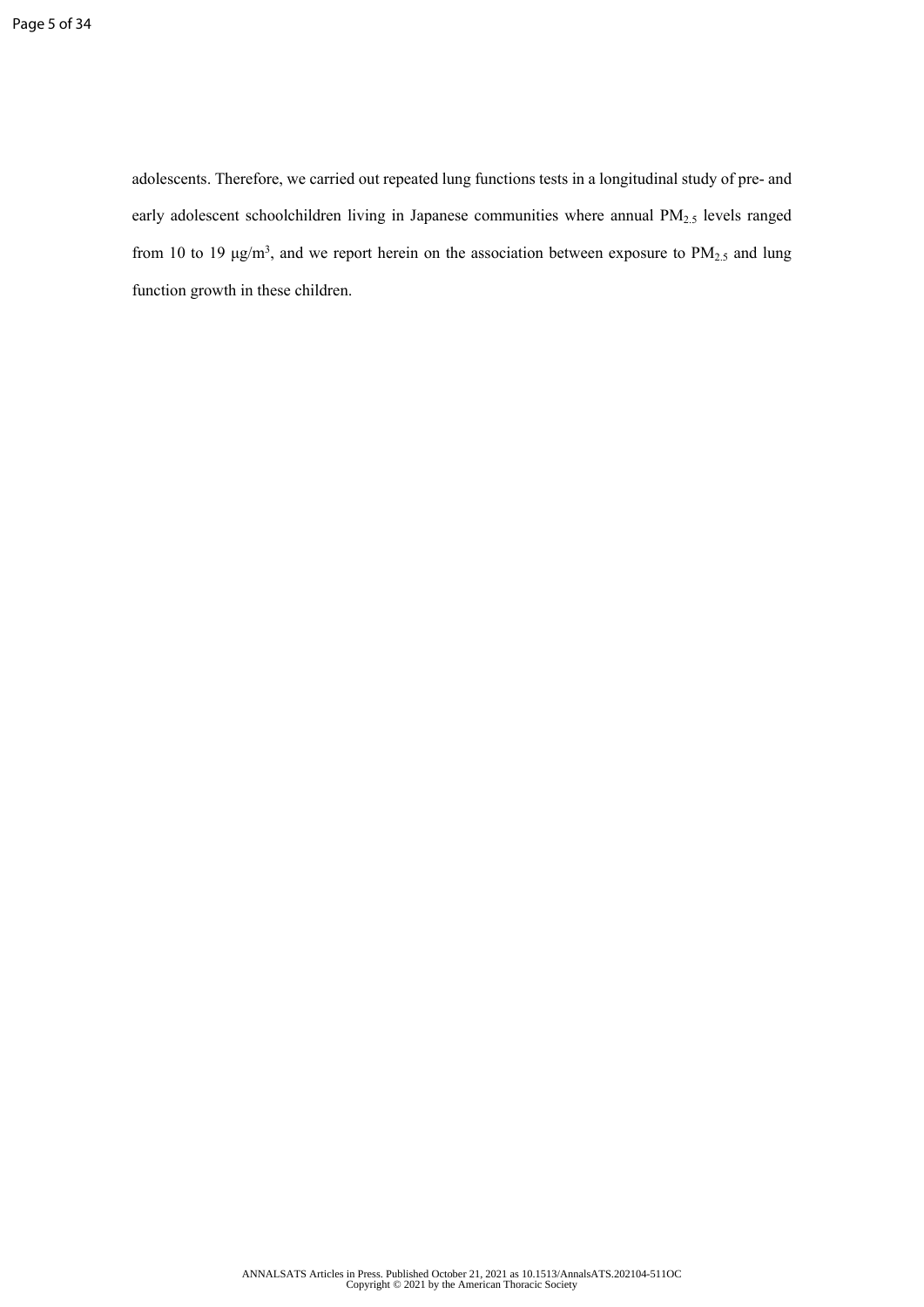# **Methods**

## **Study design and participants**

We initiated a prospective study of  $3^{rd}$  grade elementary school children aged 8-9 recruited from 9 public elementary schools of 6 cities in 2011 and 7 public elementary schools of 4 cities in 2012, in total 16 school communities in 10 cities in 2011-2012, covering a broad area of the country to represent wide concentration range of  $PM_{2.5}$  in Japan to maximize geographical variability of  $PM_{2.5}$ concentration over Japan (Fig. 1). Prior to the recruitment process, we evaluated the feasibility of conducting a longitudinal study that would be to maximize statistical power to increase the probability of detecting the effects on annual average of FEV1 growth comparable to those in the CHS 1993 cohort (4) under the  $PM_{2.5}$  concentration distributions from April 2001 to March 2005 in Japan (24), indicating expected number of enrolled communities would be 10 with 100 to 150 participants per community. At one school, the study was postponed from 2011 to 2012 after obtaining informed consent from 3rd grade children in 2011 due to 2011 Great East Japan Earthquake, and we decided to enroll both 3rd- and 4th-grade children in 2012. Follow-up was planned annually until the children were in the 5th grade (aged 10-11), and twice when they were in the 6th grade (aged 12).

To enroll as many children as possible, details of the study were given to parents at parent meetings and through information materials distributed at every school. Written informed consent was obtained from the parents of all participants. One thousand three hundred seven children out of 1381 were participated from the start year, and then 51 were enrolled in at later years while 131 were moved out to different school districts during study period. Additional 108 children were entered the study schools and participated thereafter (sFigure 1). About 80% (N=86) of the 108 children, were participated in the first half of the study, and attended the lung function testing 3 times or more.

The study was approved by the Ethical Committee of the Ministry of the Environment (approval number:11021001) centrally, and also approved at each regional study center.

#### **Exposure measurement to selected air pollutants**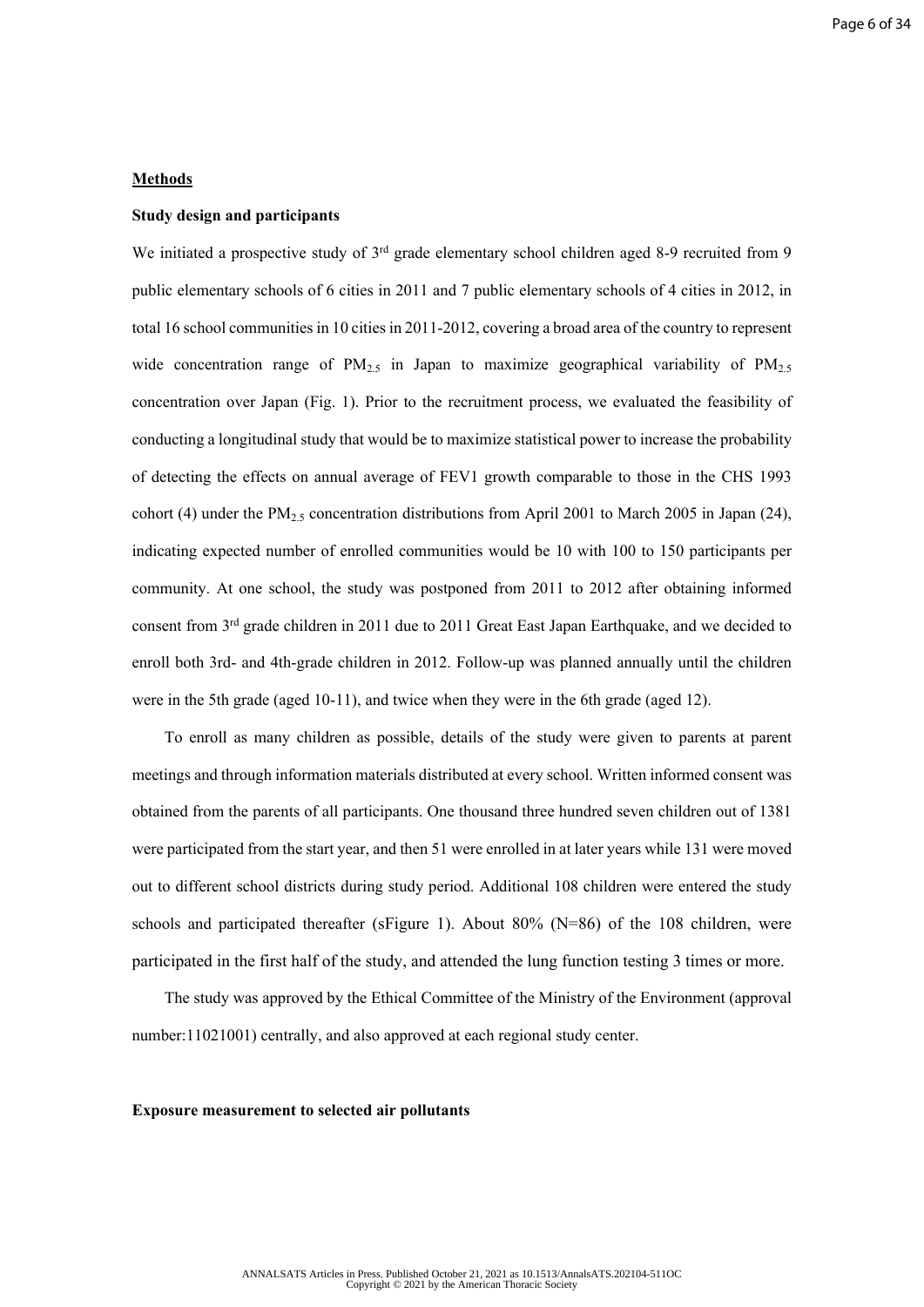Ambient PM<sub>2.5</sub>, ozone (O<sub>3</sub>) and nitrogen dioxide (NO<sub>2</sub>) were measured continuously over the study period at or near each school. The place to set the measuring equipment was decided so that the measurement data avoid the exhaust gases of heavy traffic and so on directly. Note that the measurement regarding O and P school was carried out near the schools (within 2 km) due to difficulty in setting the equipment at the schools.  $PM_{2.5}$  was measured by beta ray attenuation method using PM-712 (Kimoto electric co. Ltd., Osaka, Japan).  $O_3$  and  $NO_2$  concentrations were measured by ultraviolet absorption and chemiluminescence methods using OA-781 and NA-721 (Kimoto electric co. Ltd.), respectively. The automated measurement of these air pollutants including quality assurance of measured data was in accordance with the manual for continuous monitoring of air pollution prepared by Ministry of the Environment, Japan (25).

Annual concentrations of suspended particulate matter (SPM),  $O_3$ , and  $NO_2$  before the study period (i.e. when the study pupils were under 8 years old) and during it were calculated as 5-year means and range of yearly means on the basis of data obtained from the National Institute of Environmental Studies' environmental values database. SPM in Japan is classified as particulates whose aerodynamic diameter is less than 10 μm with a 100% cut-off level. Concentrations in the database were measured in accordance with the methods given in the Manual for Continuous Monitoring of Air Pollution, and the monitoring stations whose data were used were those closest to each elementary school.

#### **Lung function tests and questionnaire on asthma and allergies**

Lung function testing of the children in the 3rd to 6th grades was scheduled in the morning hours during the same season every year to minimize seasonal effects such as temperature and pollution levels; the same spirometers with Lilly type pneumotach sensors (Chest HI801, CHEST M.I., Inc., Tokyo) were used for testing at all locations. Except in 2 schools, pupils in the 6th grade were given an additional lung function test in February or March (i.e. a month before they moved on to junior high school): after having their height and weight measured, they were asked to perform a maximum forced expiratory maneuver. The tests were conducted by trained technicians following the testing protocol of the American Thoracic Society standards (26) modified for school-age children, in which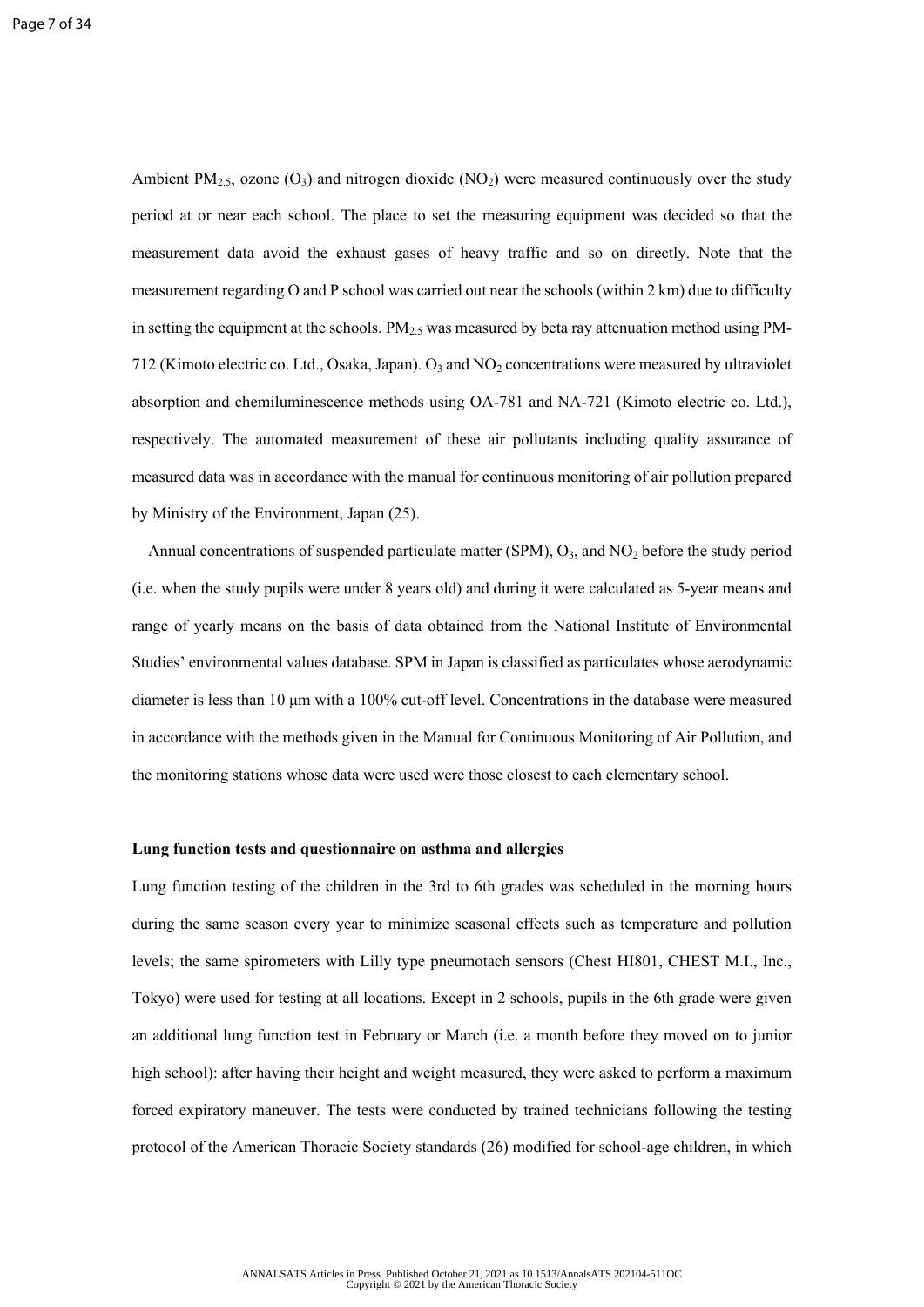no more than 6 blows are attempted, and FEV1, FVC, and maximal expiratory flow rate at 50% of FVC (V50) are determined from 3 satisfactory blows delivered by 2 pediatric pulmonologists.

A baseline questionnaire on asthmatic and allergic symptoms as classified in the Japanese version of the International Study of Asthma and Allergies in Childhood (ISAAC) questionnaire (27) was distributed to the participants' parents and returned on the day of the lung function testing. The questionnaire also contained questions on medical history, food allergies, exercise habits, exposure to environmental tobacco smoke (ETS), type of heating appliance used, and household pets in each household. A follow-up questionnaire was administered every time lung function testing was done.

#### **Statistical analysis**

The proxy measure of long-term exposure to  $PM<sub>2.5</sub>$  was defined as the arithmetic mean of the annual average of daily  $PM_{2.5}$  concentrations over the study period at each school site. Most of the pupils lived within a 10-km radius of their school. Because  $O_3$  and NO<sub>2</sub> are short-lived pollutants, their proxy measures were defined as the arithmetic mean of the annual average of hourly concentrations over the study period.

Of the participants, 834 underwent lung function testing 5 times, 358 were tested 4 times, 134 were tested 3 times, 89 were tested 2 times, and 51 were tested 1 time; all available data were utilized to construct a statistical model. It is known that this method is valid under the missing at random assumption (28). Lung function indicators were log-transformed in the following models because they were more linearly associated with height in both boys and girls in our preliminary analysis.

To assess the association between  $PM_{2.5}$  concentrations and FVC, FEV1, and V50, the following multilevel linear regression model (29) was used for each sex:

$$
\log Y_{cih} = a_{ci} + b_{ci}h + \gamma^T z_{ci} + e_{cih}
$$
 (A)

$$
b_{ci} = B_c + e'_{ci} \tag{B}
$$

$$
B_c = \beta_0 + \beta_1 x_c + e_c'' \tag{C}
$$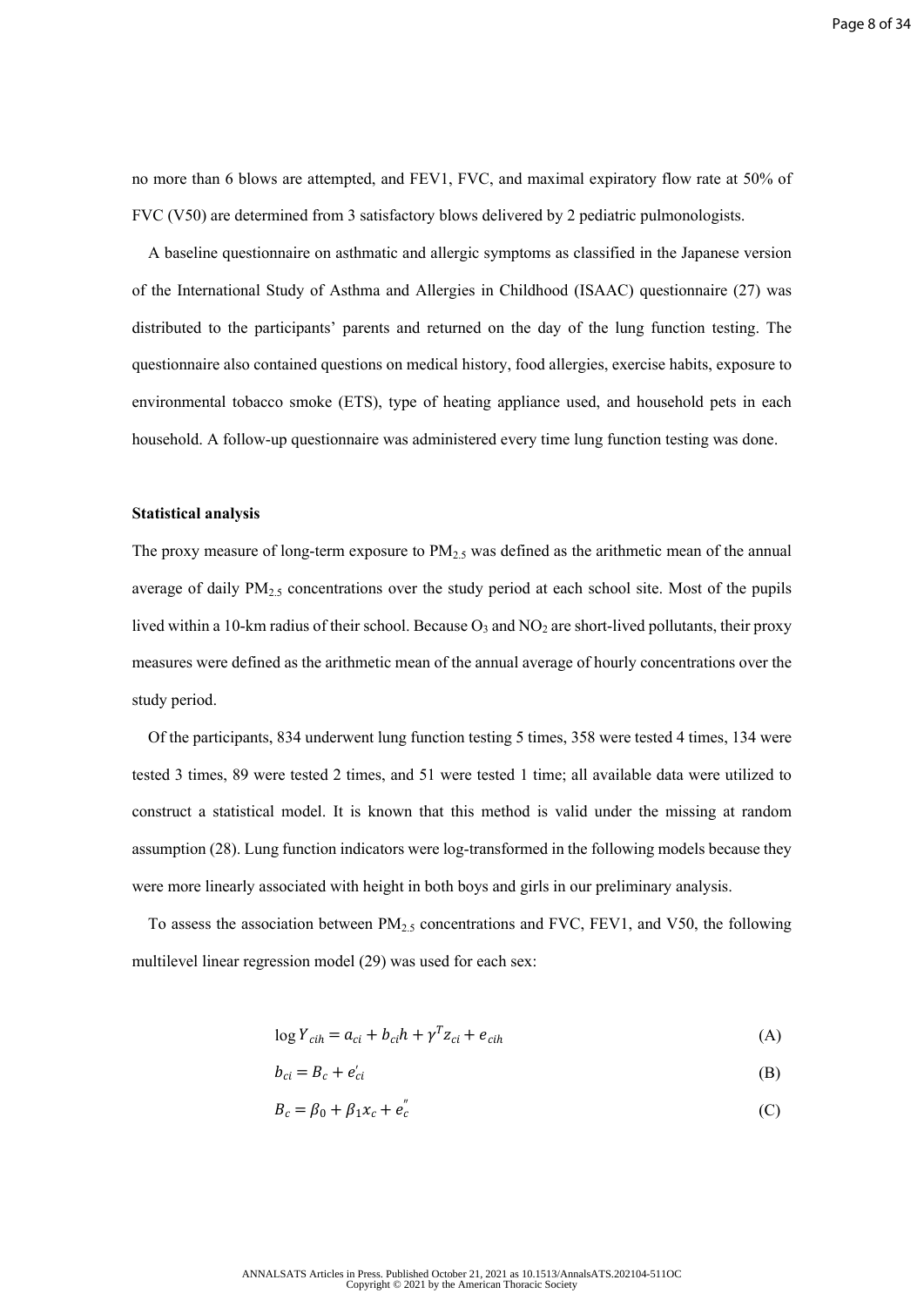where *c* denotes school community, *i* denotes individual, *h* denotes height,  $Y_{cih}$  denotes the value of each lung function test,  $z_{ci}$  denotes confounding factors,  $x_c$  denotes the  $PM_{2.5}$  concentration, and  $e_{\text{ci}}$ ,  $e_{\text{ci}}'$  a denotes the independent random error terms following normal distributions. We note that unlike the model used in CHS (29), we used height instead of age in the first-stage model (A).

The first-stage model (A) was a linear regression of each lung function test (values were logtransformed) on height adjusting for confounders to assess community-specific associations between height and lung functions in both sexes. We assumed the association was linear after using fractional polynomials with 1 degree of freedom to check model fitting (30). We used the following confounders determined a priori in the main analysis: wheezing (yes/no) defined as the presence of wheezing or whistling in the chest more than once in the previous 12 months, sneezing (yes/no), itchy rash (yes/no) defined as having had at least 1 rash in the previous 6 months, exposure to ETS at home (yes/no) defined as either parent smoking in the same room as the child, household pet ownership (yes/no) defined as having a dog or a cat over the previous 12 months, habitual exercise (none/once or twice a week/more than twice a week) defined as doing vigorous exercise, and the Rohrer index (weight in kg divided by cubed height  $[m<sup>3</sup>]$  multiplied by 10) used as an anthropometric index.

The second-stage model (B) was a linear regression of community and individual specific estimates of lung function growth per 1-unit increase of height on communities. The third-stage model (C) was a linear regression of community-specific average growth on the  $PM_{2.5}$  concentrations.

The main parameter of interest in the above model was the effect of 10- $\mu$ g/m<sup>3</sup> increase in PM<sub>2.5</sub> on the relative growth of lung function per 10-cm increase in height,  $\exp (\beta_1 \times 10^2)$ . We calculated estimates and 95% confidence intervals, and the p-values of  $\exp(\beta_1 \times 10^2)$ .

As sensitivity/additional analyses, we also fitted the following models: (1) a 2-pollutant model with  $O_3$  or NO<sub>2</sub> in addition to PM<sub>2.5</sub> in the third-stage model; (2) a model with additional covariates as potential confounders, namely ETS, household pet ownership, and indoor heating modality; (3) a subgroup (stratified) analysis to assess the effect modification by asthma and ETS; and (4) models excluding obese children with a Rohrer index greater than  $160 \text{ kg/m}^3$  as extreme obesity could affect lung function testing. Furthermore, to ensure that inclusion of the later stage participants did not distort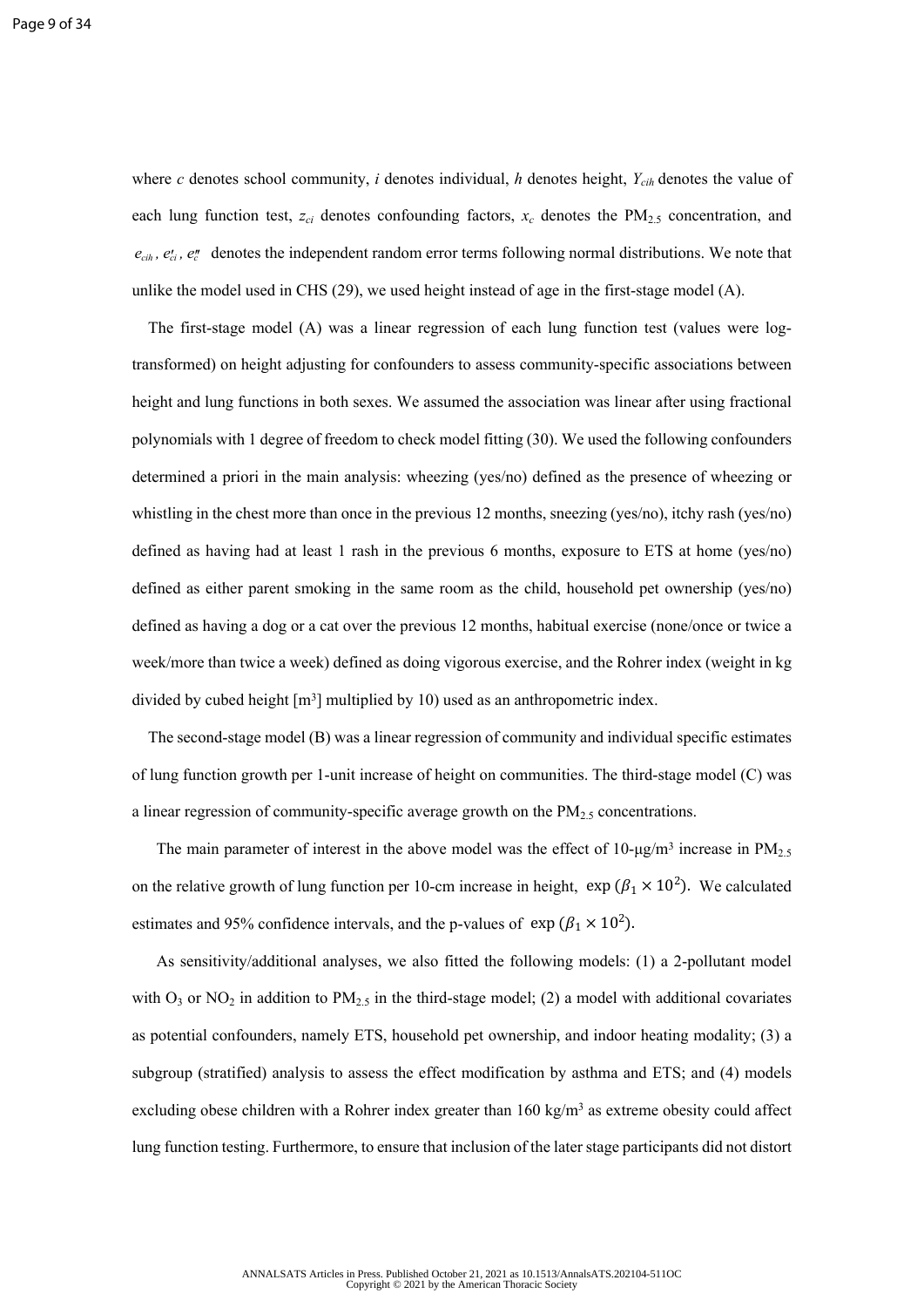the study results, additional analysis was done by excluding those who participated in the latter half of the study (N=20).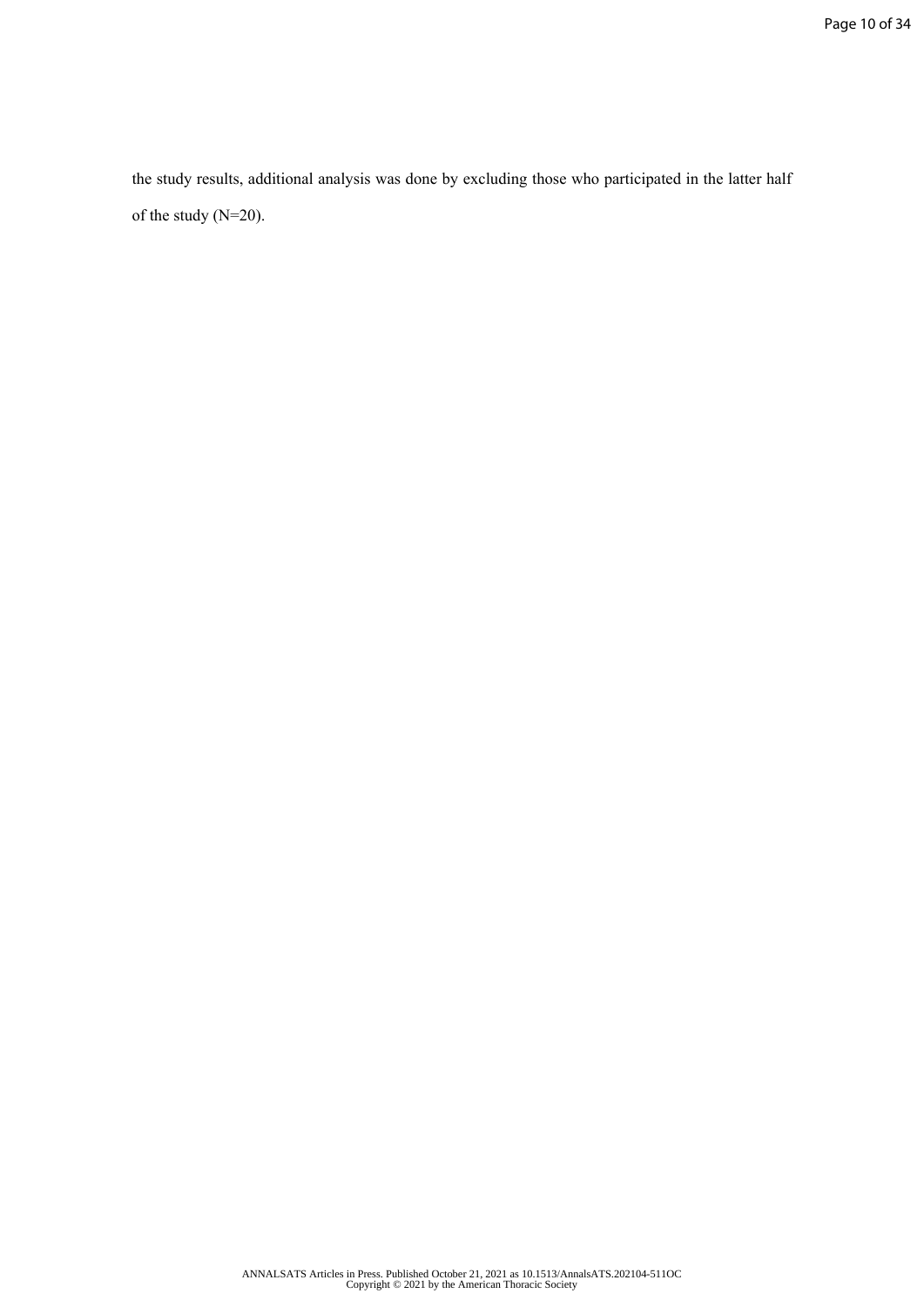# **Results**

Table 1 shows the baseline characteristics of the participants in the first-year survey (N=1,307). The mean age and height of the 3rd- and 4th-grade children were 9.05 years and 130.83 cm, and 9.96 years and 137.4, cm respectively.

Exposure estimates for the major pollutants are shown in Table 2, Figure 2 and sTable 1. The overall annual mean concentration of  $PM_{2.5}$  over the study period was 13.5  $\mu$ g/m<sup>3</sup> (range: 10.4  $\mu$ g/m<sup>3</sup>– 19.0 μg/m<sup>3</sup>). Annual mean PM<sub>2.5</sub> concentrations at 8 schools with 568 participants were below 12  $\mu$ g/m<sup>3</sup>, while those at 7 schools with 546 participants were above 15  $\mu$ g/m<sup>3</sup>.

In the boys, the relative effect of  $10$ -μg/m<sup>3</sup> increase in  $PM_{2.5}$  on the relative growth of lung function per 10-cm increase in height for FEV1, FVC and V50 was 1.00054 (95% CI: 0.99969– 0.139%), 1.00038 (95% CI: 0.99958–1.00118), and 1.00071 (95% CI: 0.99900–1.00242); in the girls, it was 1.00012 (95% CI: 0.99916–1.00109), 1.00004 (95% CI: 0.99899–1.00108) and 0.99989 (95% CI: 0.99813–1.00165). These results indicate no associations in either sex between  $PM<sub>2.5</sub>$  exposure and relative growth in lung function, even after controlling for potential confounders (Table 3 and Fig. 3). These null results were not affected by analysis of our 2-pollutant models with  $O_3$  or  $NO_2$  (Table 3). Nor did sensitivity analyses change the results, including fully adjusted modeling for ETS, household pet ownership, use of indoor heating appliances, and sneezing; nor did stratified analysis for asthmatic and non-asthmatic participants, stratified analysis with or without ETS, or exclusion of extremely obese participants or later stage participants (data not shown).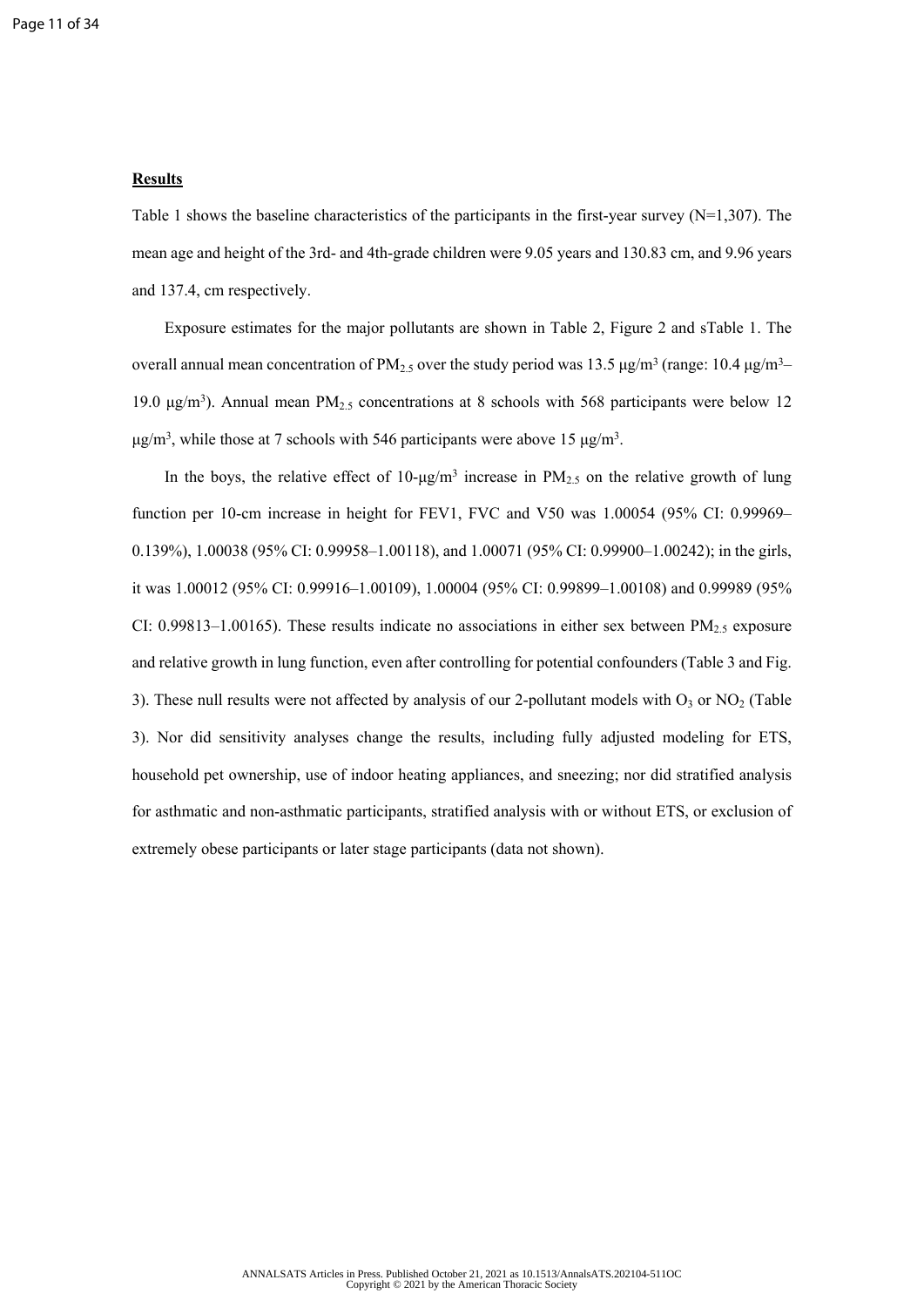## **Discussion**

This longitudinal analysis of the effects of  $PM<sub>2.5</sub>$  on lung function growth in pre-adolescent boys and pre- to early-adolescent girls aged 8-12 years involved 6,233 measurements in 1,466 participants, but did not support clear evidence of an association between  $PM_{2.5}$  and relative growth of lung function measured by FEV1, FVC and V50 per 10cm growth of height both in male participants with preadolescent age and in female participants with pre- to early-adolescent age. Mean  $PM<sub>2.5</sub>$  concentrations over the study period ranged from 10  $\mu$ g/m<sup>3</sup> to 19  $\mu$ g/m<sup>3</sup> in the school communities studied. Our results were consistent even after control for the major co-pollutants  $NO<sub>2</sub>$  or  $O<sub>3</sub>$ , and for additional potential confounders at the individual level. Nor were any effect modifications observed in association with the participants' asthmatic status or ETS at home.

Previous reports from the CHS have indicated significant associations between  $PM_{2.5}$  and lung function growth, but the results were based on  $PM_{2.5}$  concentrations as high as around 30  $\mu$ g/m<sup>3</sup>. In the 4th-grade participants of the 1993 cohort (10 years of age), no significant reductions in lung function were observed in association with  $PM_{2.5}$  levels during a 4-year follow-up (4), but an extended follow-up until the participants were 18 years old indicated a significant difference in average growth as measured by FEV1 over the 8-year period between those from the most and least polluted communities (which had average annual  $PM_{2.5}$  levels of 30 and 5  $\mu$ g/m<sup>3</sup>, respectively) (6). Further CHS data show improving 4-year growth as measured by FEV1 and FVC (aged 11-15) in line with improving  $PM_{2.5}$  levels across the 3 cohorts: the 3-year mean  $PM_{2.5}$  in the 5 participating communities ranged from 21.3 to 31.5  $\mu$ g/m<sup>3</sup> in the 1994-1998 cohort, from 19.9 to 27.6  $\mu$ g/m<sup>3</sup> in the 1997-2001 cohort, and from 11.9 to 17.8  $\mu$ g/m<sup>3</sup> in the 2007-2011 cohort (10). This strongly suggests that exposure to  $PM_{2.5}$  at annual average concentrations exceeding 20  $\mu$ g/m<sup>3</sup> reduces lung function growth in children between the ages of 10 and 18 years. However, it remains unclear from the CHS whether long-term exposure to  $PM_{2.5}$  at levels below 20  $\mu$ g/m<sup>3</sup> causes reduced lung function growth in preadolescent children.

Birth cohort studies have provided useful data on lung function growth, as they included participants of pre-adolescent age living in places with relatively low annual  $PM<sub>2.5</sub>$  levels. The PIAMA birth cohort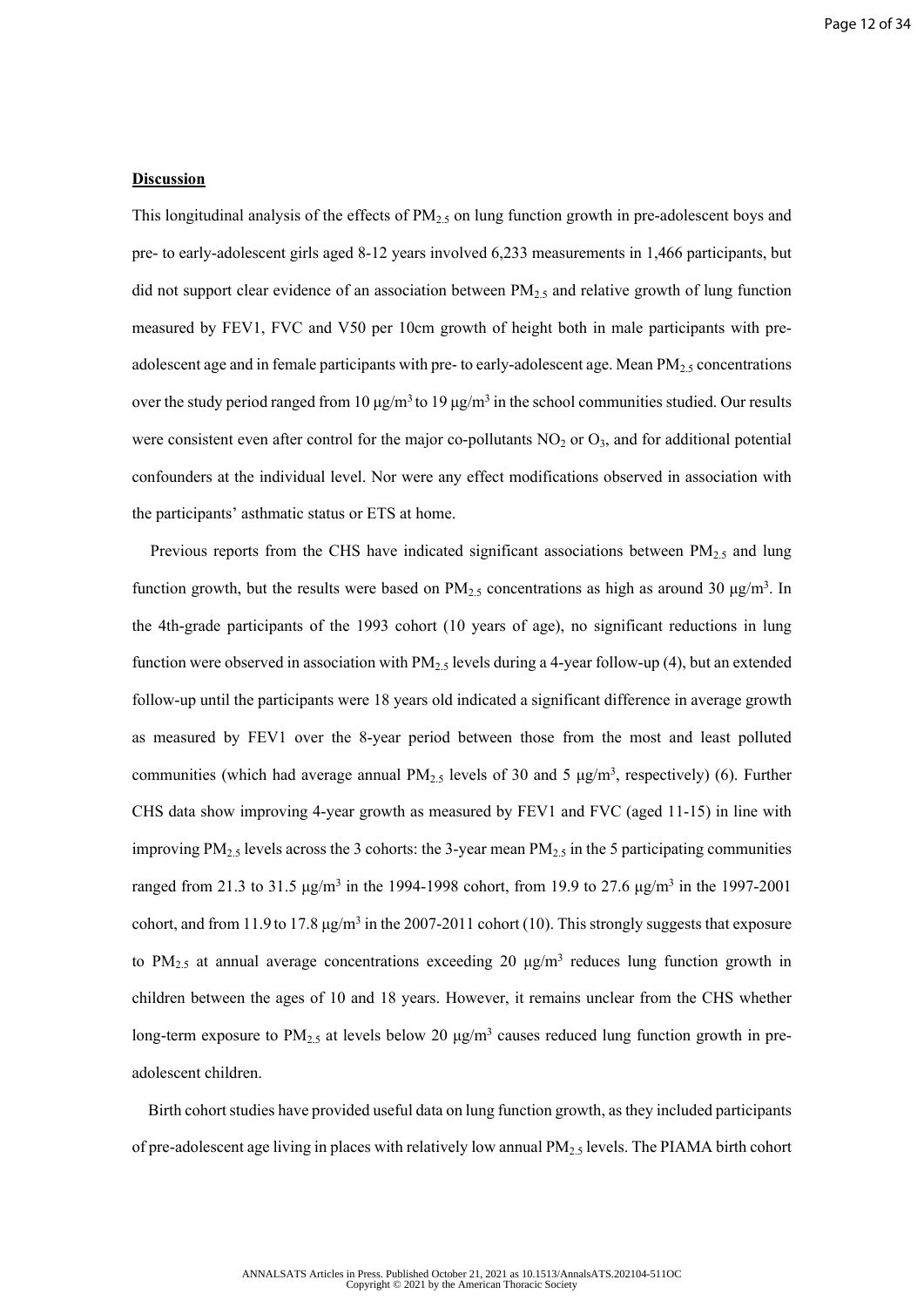study, for example, provided a longitudinal analysis of lung function tests carried out on 555 participants at the ages of 8 and 12 years, which indicated no significant association between growth in FEV1 and FVC and  $PM_{2.5}$  at birth or during follow-up (31). This supported our results, but further analysis of 915 participants who attended at least 2 lung function tests at ages 8, 12 and 16 indicated that exposure to  $PM_{2.5}$  at age 0-4 years resulted in reduced FEV1 growth from ages 8 to 16 with an adjusted difference of -0.26% per 1.2- $\mu$ g/m<sup>3</sup> increase in PM<sub>2.5</sub>. However, the only exposure variable was  $PM_{2.5}$  concentrations near the time of the participants' birth, and no analysis was reported using exposure levels at the age of 4 years or later, or concurrent exposure from ages 8 to 16 (18). PM<sub>2.5</sub> concentrations in the PIAMA study were estimated from a land-use regression model extrapolated back from monitoring data collected between 2008 and 2010; the median (range of)  $PM_{2.5}$  used in the further analysis were 16.4 (15.2-19.4)  $\mu$ g/m<sup>3</sup> for participants in the 0-4 age range, 16.4 (14.9-19.4)  $\mu$ g/m<sup>3</sup> for those aged 5-12, and 16.4 (14.9-18.6)  $\mu$ g/m<sup>3</sup> for those aged 13-16. In the BAMSE birth cohort study, no association was observed in 2,278 participants between longitudinal changes in FEV1 and FVC from the age of 8 to 16 and exposure to  $PM_{10}$  and NOx at the age of 0-1, 1-8 or 8-16 (17). Thus, the results are mixed when it comes to the effects of long-term exposure to  $PM_{2.5}$  in the 10 to 19 μg/m<sup>3</sup> range on lung function growth in pre-adolescence to early adolescence.

Mechanistic understanding of what level of  $PM_{2.5}$  during the childhood may or may not influence lung growth trajectories and other lung health outcomes is also of value to be elucidated through pathophysiological or molecular approaches. Although it remains speculative, airway dysanapysis, a physiological incongruence between the growth of the lung parenchyma and the caliber of the airway (32) (33) (34) , or epigenetic modification assessed by DNA methylation (23) (35, 36) may mediate the effects of  $PM<sub>2.5</sub>$  on lung growth during pre-adolescent and adolescent period.

One important question is whether a phase of lung function development during adolescent growth spurt is a critical time period vulnerable to air pollution exposure. Longitudinal analysis in a population-based British birth cohort study indicated that pubertal age defined by median age (IQR) at peak higher velocity of height growth was 13.5 (13.0-13.9) years for males and 11.7 (11.2-12.1) years for females, respectively (37). The study also showed that effect of pubertal growth was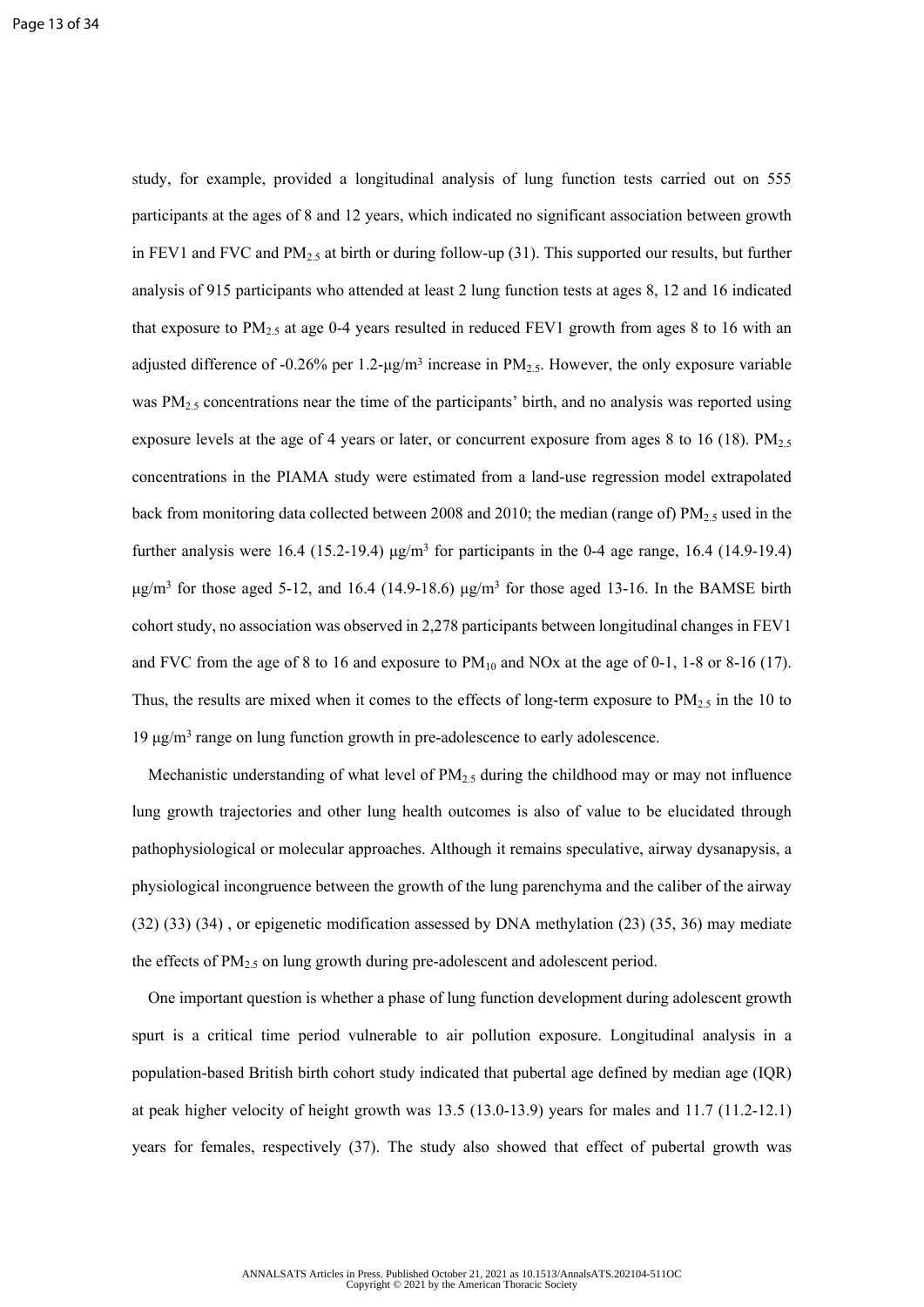manifested by an increase in both FEV1 and FVC, indicating the importance of lung function growth in the pre-adolescent to adolescent age range. Extended follow-up of our cohort until adolescent age is expected to add to the epidemiological evidence of non-linear growth period of height and lung at relatively low levels of annual  $PM_{2.5}$  concentration. In the ESCAPE project, random-effects metaanalysis combining lung function data on 5 European birth cohorts at the ages of 6 and 8 showed a small but statistically significant decrease in FEV1 per 5- $\mu$ g/m<sup>3</sup> increase in estimated PM<sub>2.5</sub> levels in a participant's local area (PM<sub>2.5</sub> range: 7.4 to 17.3  $\mu$ g/m<sup>3</sup>), but no association was observed when the PM<sub>2.5</sub> at birth was applied (14). In a US birth cohort study, a 2- $\mu$ g/m<sup>3</sup> increase in PM<sub>2.5</sub> 1 year prior to lung function testing at age 7 was also shown to result in a significant decrease in FEV1 (PM<sub>2.5</sub> range: 4.08 to 16.23  $\mu$ g/m<sup>3</sup>). However, neither PM<sub>2.5</sub> levels when participants were aged 0-1 nor average levels throughout their lifetime were associated with reductions in FEV1 (16). In contrast, the PIAMA birth cohort study indicated that exposure to  $PM_{2.5}$  in early life (from birth to the age of 4) resulted in reduced FEV1 growth from ages 8 to 16 (median  $PM_{2.5}$ : 16.4  $\mu$ g/m<sup>3</sup>) (18). Also, in the Oslo birth cohort study, peak expiratory flow, forced expiratory flow at 25% and 50% of FVC measured in participants aged 9-10 years were significantly associated with exposure to  $PM_{2.5}$ ,  $PM_{10}$  and  $NO_2$  in the 1st year of life or throughout their lifetime (mean  $PM_{2.5}$ : 16.4 at age 0-1, and 14.5  $\mu$ g/m<sup>3</sup> for lifetime), although no associations were observed for FEV1 or FVC (13). Relatively high levels of PM<sub>2.5</sub> in early life might relate to such effect. In our cohort setting, air pollutant levels before the study period were not directly measured, but historical data on  $SPM$ ,  $O_3$ , and  $NO_2$  levels were collected from the monitoring station closest to each study school. These showed steadily decreasing levels of SPM and  $NO<sub>2</sub>$ , and increasing levels of  $O<sub>3</sub>$  over the years, although the degree of change varied from area to area (sTable2). For PM<sub>2.5</sub>, annual PM<sub>2.5</sub> concentrations in Japan had downward trend since 2009 when the national air quality standard was introduced, and it had been reported as  $20-25 \mu g/m^3$  in a large metropolitan area such as Tokyo and Fukuoka in 2005 from the survey data by the Ministry of the Environment (24).

On the multilevel regression model used in this study, we used height rather than age as a factor to describe children's overall growth. We believe this is reasonable because lung function is expected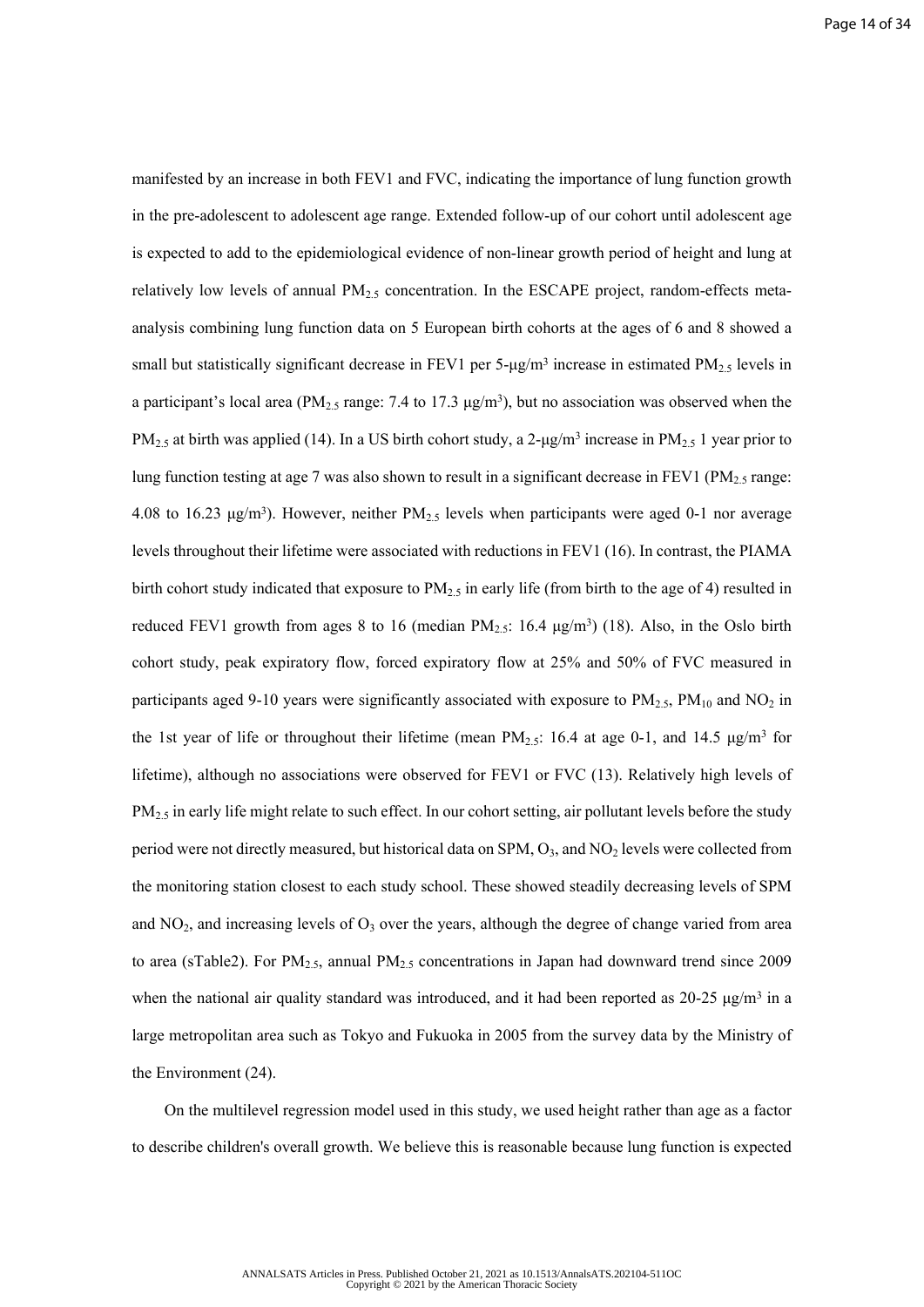to grow with the child's height. In fact, in our preliminary data analysis, height was more strongly associated with the results of each lung function test than age (data not shown). Furthermore, we also conducted an additional unplanned analysis using age instead of height in the model (A). The results were essentially the same as in our main analysis (sTable 3).

There are several strengths and limitations with this study. First, we secured a representative sample of the Japanese population with a wide range of  $PM<sub>2.5</sub>$  by closely following up the participants and maintaining a high participation rate. More than 95% of the participants underwent lung function tests at least twice, 81.3% were tested 4 or 5 times. Only 3.5% was moved out after single testing. The relatively large sample size (6,233 measurements in 1,466 participants) reduced the risk of random errors. Use of pollutant concentrations monitored at each school site during the whole study period is another strength, although school-based community level concentration instead of individual level could lead to increased chance of getting null results due to random misclassification of exposure. Lack of at-home or indoor measurement also could contribute to random misclassification of exposure. Lung function testing is not easy to perform on children, especially young ones, but all testing was carried out by trained technicians following a standardized protocol. The tests were strictly scheduled throughout the study in the morning hours during the same season every year, and they were all performed with the same spirometers equipped with Lilly type pneumotach sensors to reduce the possibility of measurement errors. Unmeasured confounding factors may distort the study results naturally although known, major ones were already considered in the analysis. The result of this study could be implicative to examine the adequacy of air quality standard of  $PM_{2.5}$  although generalizability issue must be taken into account for applying our study results to a different population due to differences in ethnicity or composition of  $PM<sub>2.5</sub>$  Range of exposure in this study is equivalent to annual air quality standard levels of various countries including US (12  $\mu$ g/m<sup>3</sup>), Japan (15  $\mu$ g/m<sup>3</sup>), and the EU  $(20 \mu g/m<sup>3</sup>$  3-yr Average Exposure Indicator goals).

In conclusion, our nation-wide large longitudinal cohort study of pre-adolescent males and pre- to early adolescent females in Japan with repeated measurements of lung function suggests that concurrent, exposure to  $PM_{2.5}$  in the range of 10.4 -19.0  $\mu g/m^3$  during pre-adolescent and early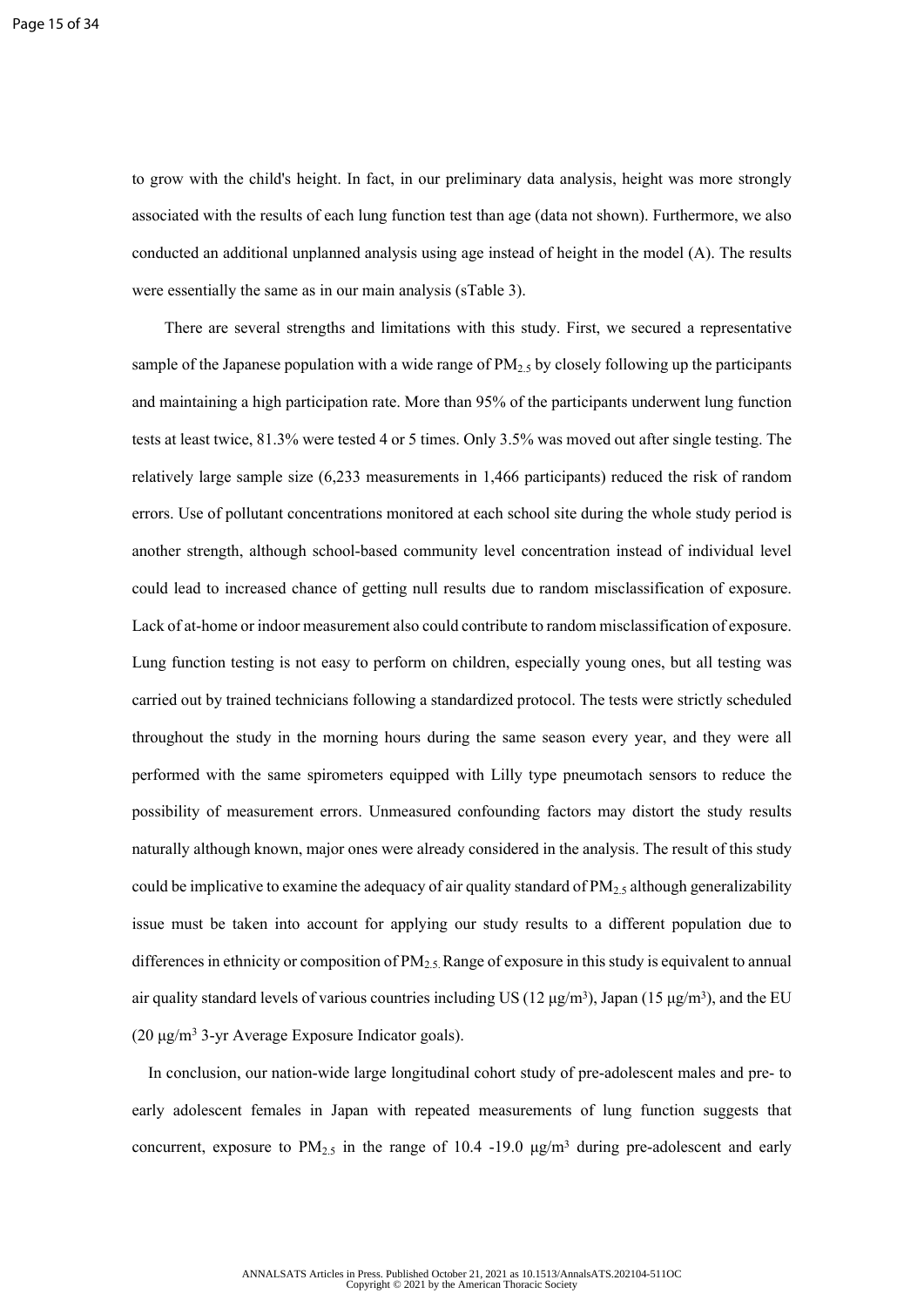adolescent period has little effect on lung function growth. Further studies with extended follow-up of this population until pubertal age is needed to elucidate the effects of  $PM_{2.5}$  exposure on lung function growth.

# Acknowledgement

We are grateful to all the participants of this study and to all individuals involved in data collection. The study was funded by the Ministry of the Environment, Japan. The findings and conclusions of this article are solely the responsibility of the authors, and do not represent the official views of the above government.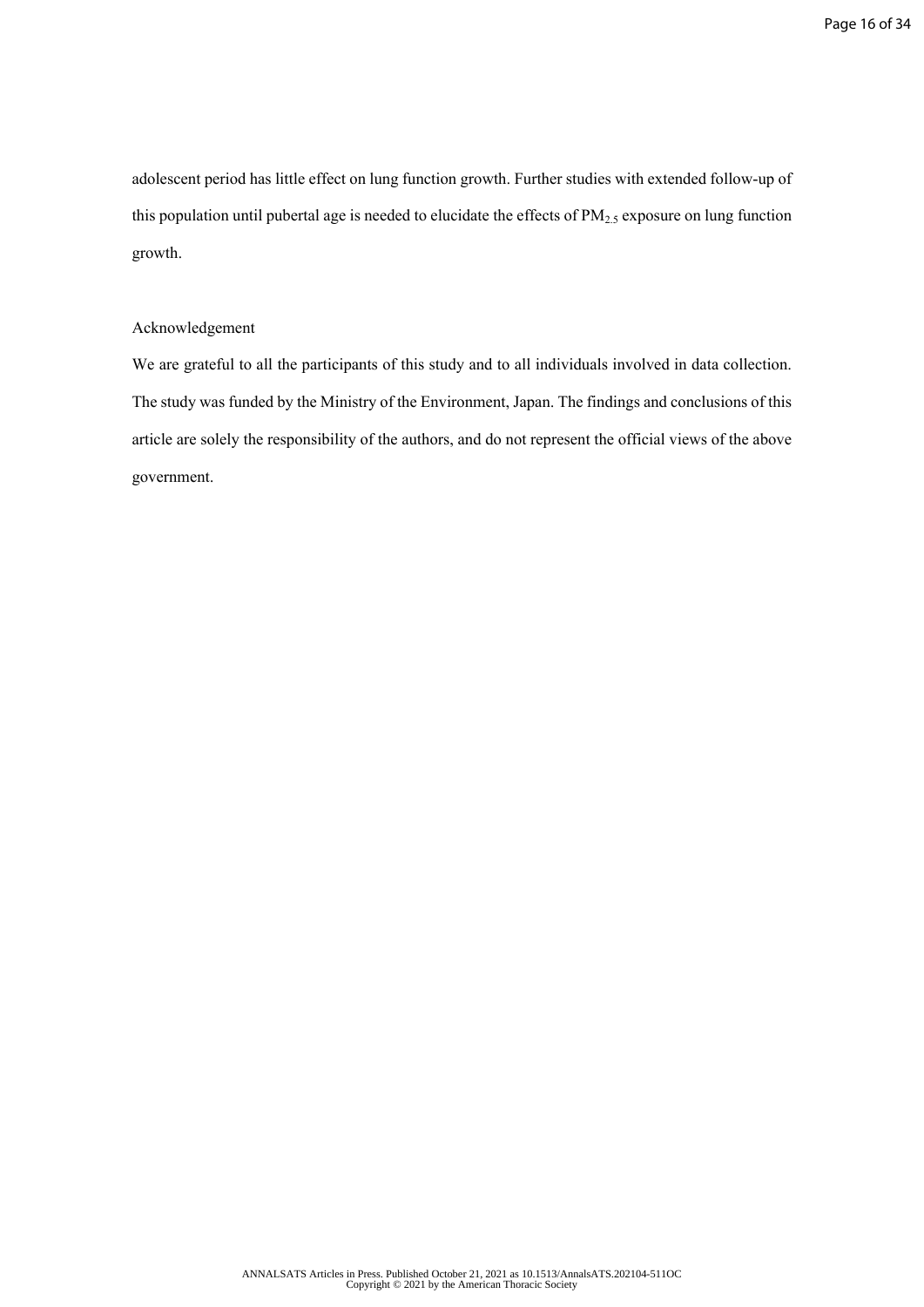## **References**

- 1. Peters JM, Avol E, Gauderman WJ, Linn WS, Navidi W, London SJ, Margolis H, Rappaport E, Vora H, Gong H, Jr., Thomas DC. A study of twelve Southern California communities with differing levels and types of air pollution. II. Effects on pulmonary function. *Am J Respir Crit Care Med* 1999; 159: 768-775.
- 2. Lee YL, Wang WH, Lu CW, Lin YH, Hwang BF. Effects of ambient air pollution on pulmonary function among schoolchildren. *Int J Hyg Environ Health* 2011; 214: 369-375.
- 3. Chen CH, Chan CC, Chen BY, Cheng TJ, Leon Guo Y. Effects of particulate air pollution and ozone on lung function in non-asthmatic children. *Environ Res* 2015; 137: 40-48.
- 4. Gauderman WJ, McConnell R, Gilliland F, London S, Thomas D, Avol E, Vora H, Berhane K, Rappaport EB, Lurmann F, Margolis HG, Peters J. Association between air pollution and lung function growth in southern California children. *Am J Respir Crit Care Med* 2000; 162: 1383-1390.
- 5. Gauderman WJ, Gilliland GF, Vora H, Avol E, Stram D, McConnell R, Thomas D, Lurmann F, Margolis HG, Rappaport EB, Berhane K, Peters JM. Association between air pollution and lung function growth in southern California children: results from a second cohort. *Am J Respir Crit Care Med*  2002; 166: 76-84.
- 6. Gauderman WJ, Avol E, Gilliland F, Vora H, Thomas D, Berhane K, McConnell R, Kuenzli N, Lurmann F, Rappaport E, Margolis H, Bates D, Peters J. The effect of air pollution on lung development from 10 to 18 years of age. *N Engl J Med* 2004; 351: 1057-1067.
- 7. Gauderman WJ, Vora H, McConnell R, Berhane K, Gilliland F, Thomas D, Lurmann F, Avol E, Kunzli N, Jerrett M, Peters J. Effect of exposure to traffic on lung development from 10 to 18 years of age: a cohort study. *Lancet* 2007; 369: 571-577.
- 8. Roy A, Hu W, Wei F, Korn L, Chapman RS, Zhang JJ. Ambient particulate matter and lung function growth in Chinese children. *Epidemiology* 2012; 23: 464-472.
- 9. Hwang BF, Chen YH, Lin YT, Wu XT, Leo Lee Y. Relationship between exposure to fine particulates and ozone and reduced lung function in children. *Environ Res* 2015; 137: 382-390.
- 10. Gauderman WJ, Urman R, Avol E, Berhane K, McConnell R, Rappaport E, Chang R, Lurmann F, Gilliland F. Association of improved air quality with lung development in children. *N Engl J Med*  2015; 372: 905-913.
- 11. Chen BY, Chen CH, Chuang YC, Wu YH, Pan SC, Guo YL. Changes in the relationship between ambient fine particle concentrations and childhood lung function over 5 years. *Environ Res* 2019; 179: 108809.
- 12. Guo C, Hoek G, Chang LY, Bo Y, Lin C, Huang B, Chan TC, Tam T, Lau AKH, Lao XQ. Long-Term Exposure to Ambient Fine Particulate Matter (PM2.5) and Lung Function in Children, Adolescents, and Young Adults: A Longitudinal Cohort Study. *Environ Health Perspect* 2019; 127: 127008.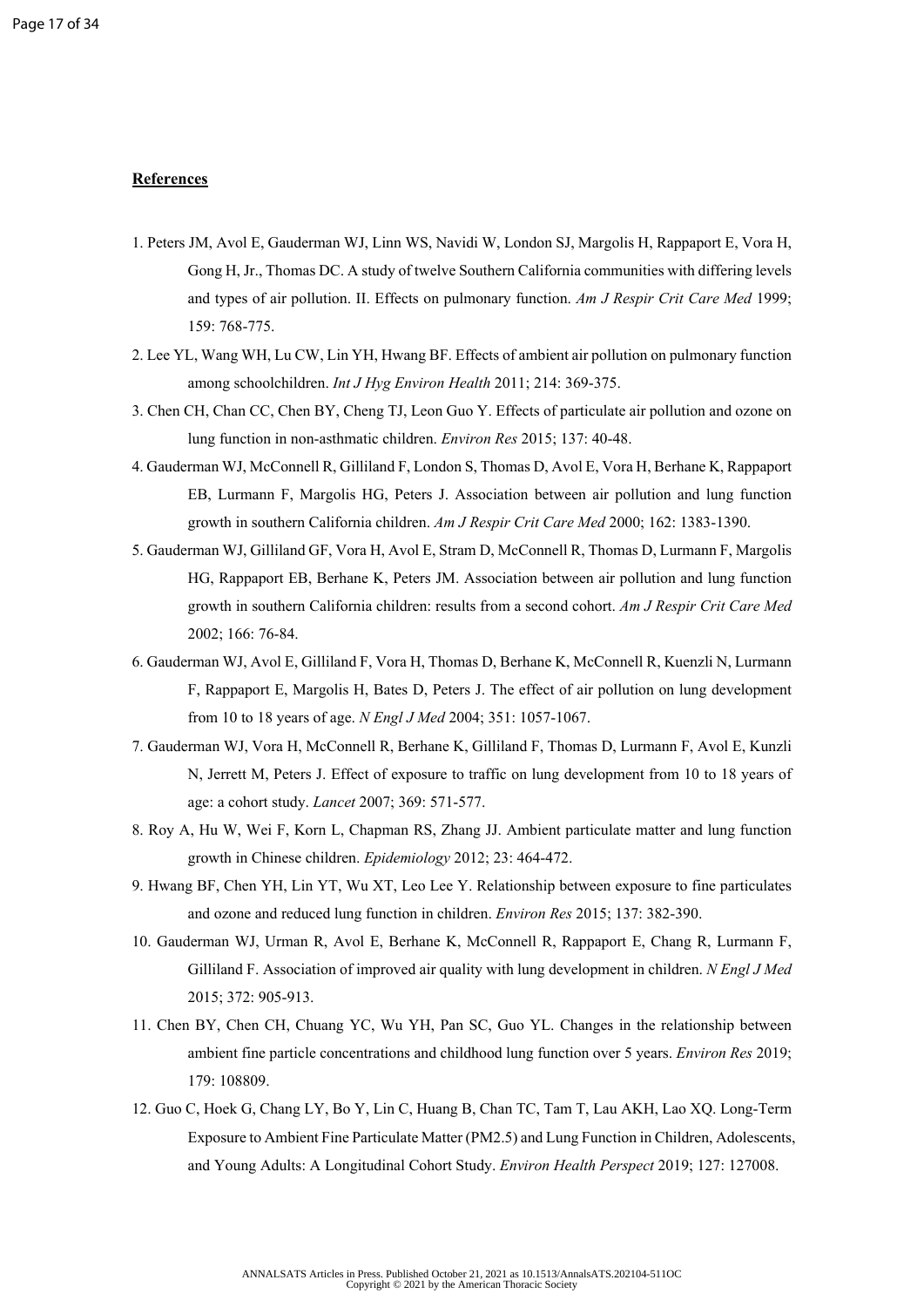- 13. Oftedal B, Brunekreef B, Nystad W, Madsen C, Walker SE, Nafstad P. Residential outdoor air pollution and lung function in schoolchildren. *Epidemiology* 2008; 19: 129-137.
- 14. Gehring U, Gruzieva O, Agius RM, Beelen R, Custovic A, Cyrys J, Eeftens M, Flexeder C, Fuertes E, Heinrich J, Hoffmann B, de Jongste JC, Kerkhof M, Klumper C, Korek M, Molter A, Schultz ES, Simpson A, Sugiri D, Svartengren M, von Berg A, Wijga AH, Pershagen G, Brunekreef B. Air pollution exposure and lung function in children: the ESCAPE project. *Environ Health Perspect*  2013; 121: 1357-1364.
- 15. Fuertes E, Bracher J, Flexeder C, Markevych I, Klumper C, Hoffmann B, Kramer U, von Berg A, Bauer CP, Koletzko S, Berdel D, Heinrich J, Schulz H. Long-term air pollution exposure and lung function in 15 year-old adolescents living in an urban and rural area in Germany: The GINIplus and LISAplus cohorts. *Int J Hyg Environ Health* 2015; 218: 656-665.
- 16. Rice MB, Rifas-Shiman SL, Litonjua AA, Oken E, Gillman MW, Kloog I, Luttmann-Gibson H, Zanobetti A, Coull BA, Schwartz J, Koutrakis P, Mittleman MA, Gold DR. Lifetime Exposure to Ambient Pollution and Lung Function in Children. *Am J Respir Crit Care Med* 2016; 193: 881- 888.
- 17. Schultz ES, Hallberg J, Bellander T, Bergstrom A, Bottai M, Chiesa F, Gustafsson PM, Gruzieva O, Thunqvist P, Pershagen G, Melen E. Early-Life Exposure to Traffic-related Air Pollution and Lung Function in Adolescence. *Am J Respir Crit Care Med* 2016; 193: 171-177.
- 18. Milanzi EB, Koppelman GH, Smit HA, Wijga AH, Oldenwening M, Vonk JM, Brunekreef B, Gehring U. Air pollution exposure and lung function until age 16 years: the PIAMA birth cohort study. *Eur Respir J* 2018; 52.
- 19. Majewska R, Pac A, Mroz E, Spengler J, Camann D, Mrozek-Budzyn D, Sowa A, Jacek R, Wheelock K, Perera FP. Lung function growth trajectories in non-asthmatic children aged 4-9 in relation to prenatal exposure to airborne particulate matter and polycyclic aromatic hydrocarbons - Krakow birth cohort study. *Environ Res* 2018; 166: 150-157.
- 20. Wang X, Dockery DW, Wypij D, Fay ME, Ferris BG, Jr. Pulmonary function between 6 and 18 years of age. *Pediatr Pulmonol* 1993; 15: 75-88.
- 21. Bui DS, Lodge CJ, Burgess JA, Lowe AJ, Perret J, Bui MQ, Bowatte G, Gurrin L, Johns DP, Thompson BR, Hamilton GS, Frith PA, James AL, Thomas PS, Jarvis D, Svanes C, Russell M, Morrison SC, Feather I, Allen KJ, Wood-Baker R, Hopper J, Giles GG, Abramson MJ, Walters EH, Matheson MC, Dharmage SC. Childhood predictors of lung function trajectories and future COPD risk: a prospective cohort study from the first to the sixth decade of life. *Lancet Respir Med* 2018; 6: 535- 544.
- 22. Bui DS, Walters HE, Burgess JA, Perret JL, Bui MQ, Bowatte G, Lowe AJ, Russell MA, Thompson BR, Hamilton GS, James AL, Giles GG, Thomas PS, Jarvis D, Svanes C, Garcia-Aymerich J, Erbas B, Frith PA, Allen KJ, Abramson MJ, Lodge CJ, Dharmage SC. Childhood Respiratory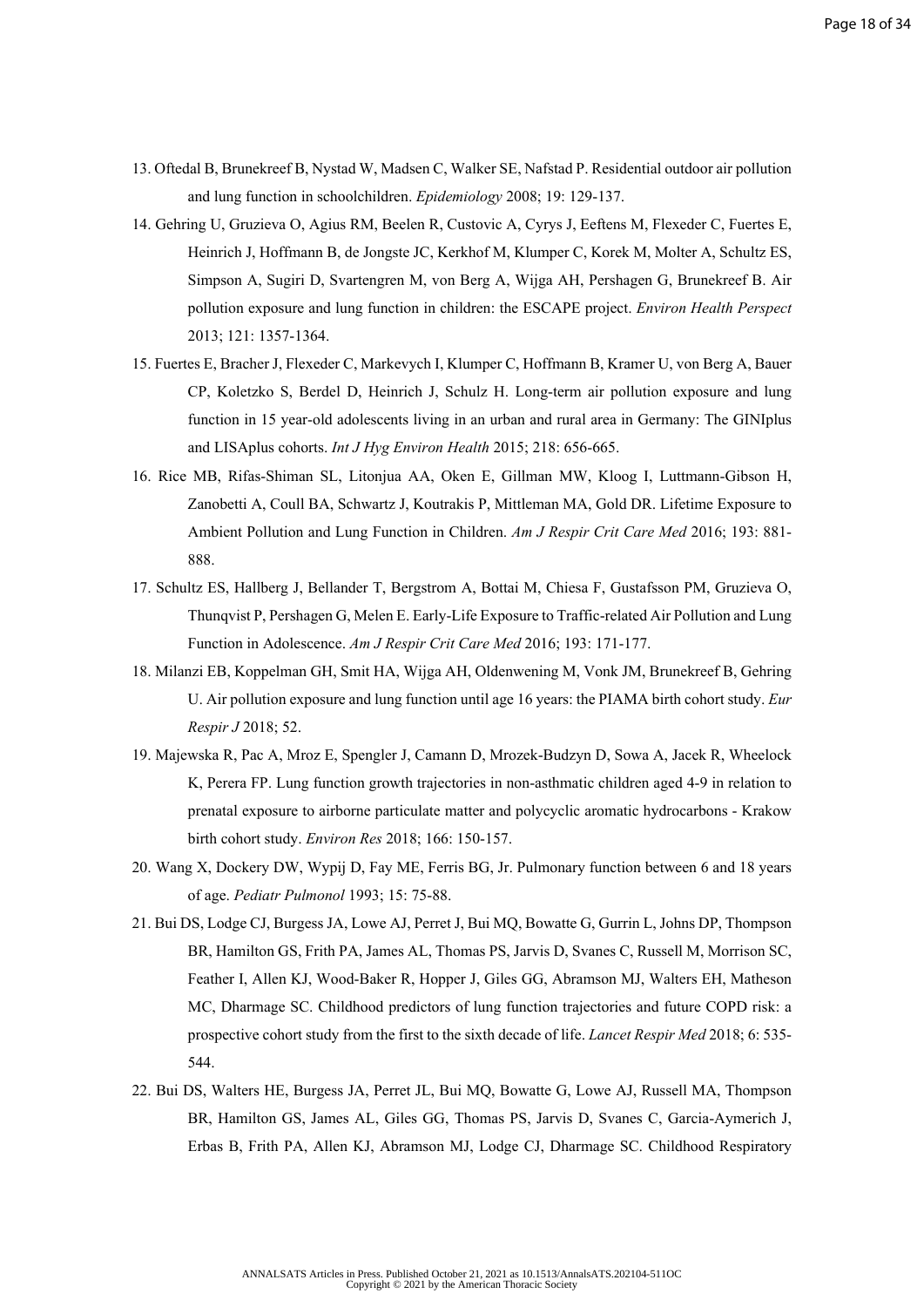Risk Factor Profiles and Middle-Age Lung Function: A Prospective Cohort Study from the First to Sixth Decade. *Ann Am Thorac Soc* 2018; 15: 1057-1066.

- 23. Sunny SK, Zhang H, Mzayek F, Relton CL, Ring S, Henderson AJ, Ewart S, Holloway JW, Arshad SH. Pre-adolescence DNA methylation is associated with lung function trajectories from preadolescence to adulthood. *Clin Epigenetics* 2021; 13: 5.
- 24. Ministry of the Environment. Report on assessment of the exposure and health effects of fine particulate matter on public health 2007.
- 25. Ministry of the Environment. 6th Manual for continuous monitoring of air pollution 2010 (in Japanese); 2010.
- 26. Miller MR, Hankinson J, Brusasco V, Burgos F, Casaburi R, Coates A, Crapo R, Enright P, van der Grinten CP, Gustafsson P, Jensen R, Johnson DC, MacIntyre N, McKay R, Navajas D, Pedersen OF, Pellegrino R, Viegi G, Wanger J, Force AET. Standardisation of spirometry. *Eur Respir J*  2005; 26: 319-338.
- 27. Nishima S, Odajima H. Prevalence of childhood allergic disease in Japan using International Study of Asthma and Allegies in Childhood (ISAAC) phase I protocol (in Japanese). *Japanese Journal of Pediatric Allergy and Clinical Immunology* 2012; 16: 207-220.
- 28. Little JA RD. Statistical Analysis with Missing Data. 2nd ed. New York: Wiley; 2002.
- 29. Peters J. Epidemiologic investigation to identify chronic effects of ambient air pollutants in southern California. In: Agency CEP, editor; 2004.
- 30. Royston P, Altman D. Regression using fractional polynomials of continuous covariates: parsimonious parametric modelling. *Journal of the Royal Statistical Society Series C (Applied Statistics)* 1994; 1994: 429-467.
- 31. Gehring U, Beelen R, Eeftens M, Hoek G, de Hoogh K, de Jongste JC, Keuken M, Koppelman GH, Meliefste K, Oldenwening M, Postma DS, van Rossem L, Wang M, Smit HA, Brunekreef B. Particulate matter composition and respiratory health: the PIAMA Birth Cohort study. *Epidemiology* 2015; 26: 300-309.
- 32. Green M, Mead J, Turner JM. Variability of maximum expiratory flow-volume curves. *J Appl Physiol*  1974; 37: 67-74.
- 33. Forno E, Weiner DJ, Mullen J, Sawicki G, Kurland G, Han YY, Cloutier MM, Canino G, Weiss ST, Litonjua AA, Celedon JC. Obesity and Airway Dysanapsis in Children with and without Asthma. *Am J Respir Crit Care Med* 2017; 195: 314-323.
- 34. Smith BM, Kirby M, Hoffman EA, Kronmal RA, Aaron SD, Allen NB, Bertoni A, Coxson HO, Cooper C, Couper DJ, Criner G, Dransfield MT, Han MK, Hansel NN, Jacobs DR, Jr., Kaufman JD, Lin CL, Manichaikul A, Martinez FJ, Michos ED, Oelsner EC, Paine R, 3rd, Watson KE, Benedetti A, Tan WC, Bourbeau J, Woodruff PG, Barr RG, Mesa Lung C, Investigators S. Association of Dysanapsis With Chronic Obstructive Pulmonary Disease Among Older Adults. *JAMA* 2020; 323: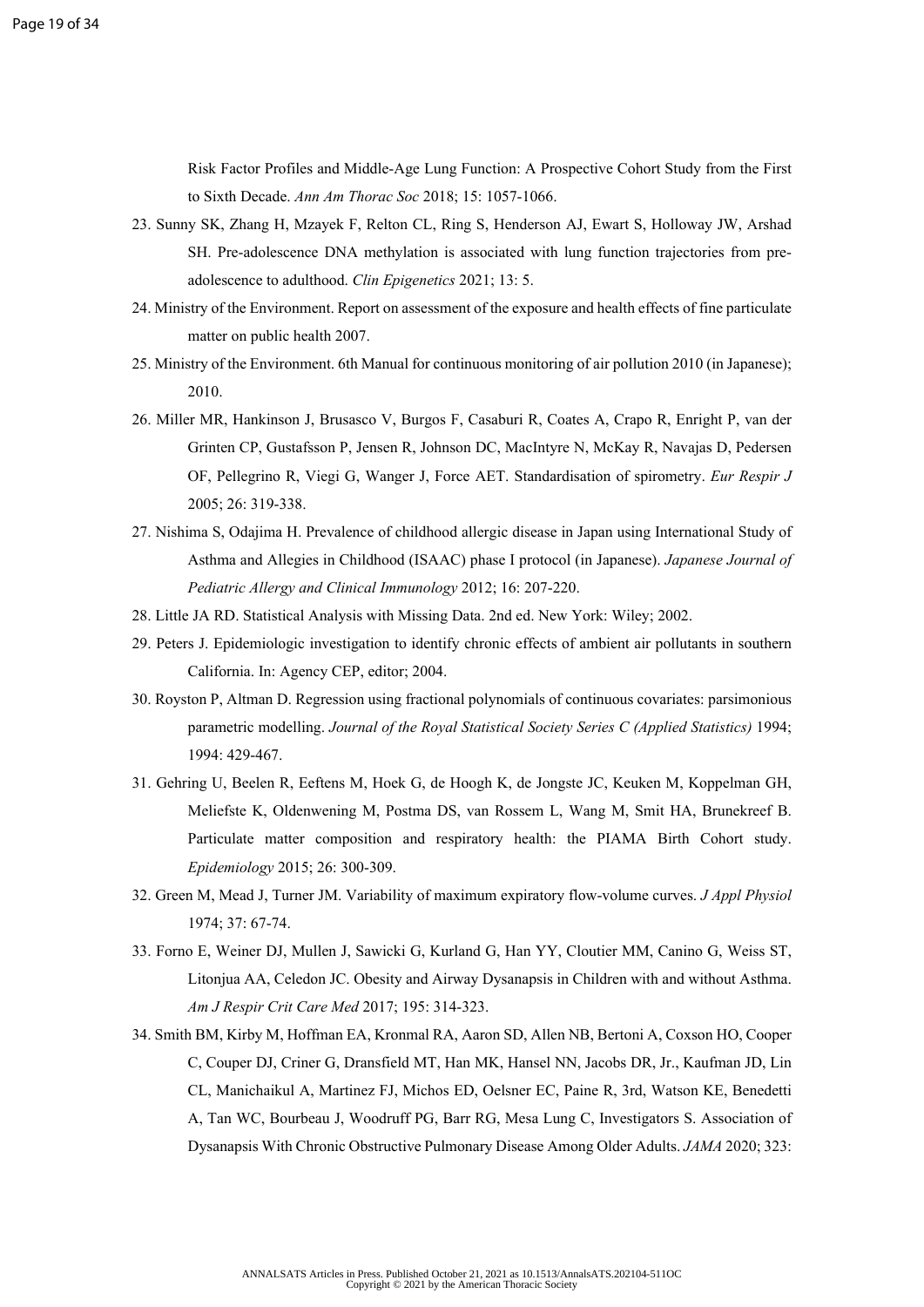2268-2280.

- 35. Sunny SK, Zhang H, Relton CL, Ring S, Kadalayil L, Mzayek F, Ewart S, Holloway JW, Arshad SH. Sex-specific longitudinal association of DNA methylation with lung function. *ERJ Open Res*  2021; 7.
- 36. Han L, Zhang H, Kaushal A, Rezwan FI, Kadalayil L, Karmaus W, Henderson AJ, Relton CL, Ring S, Arshad SH, Ewart SL, Holloway JW. Changes in DNA methylation from pre- to post-adolescence are associated with pubertal exposures. *Clin Epigenetics* 2019; 11: 176.
- 37. Mahmoud O, Granell R, Tilling K, Minelli C, Garcia-Aymerich J, Holloway JW, Custovic A, Jarvis D, Sterne J, Henderson J. Association of Height Growth in Puberty with Lung Function. A Longitudinal Study. *Am J Respir Crit Care Med* 2018; 198: 1539-1548.

Figure legends

Figure 1. Study sites

Figure 2. Annual average concentrations of PM<sub>2.5</sub> (left), ozone (center) and NO<sub>2</sub> (right) by year during the study period (μg/m<sup>2</sup>sup>3</sup>)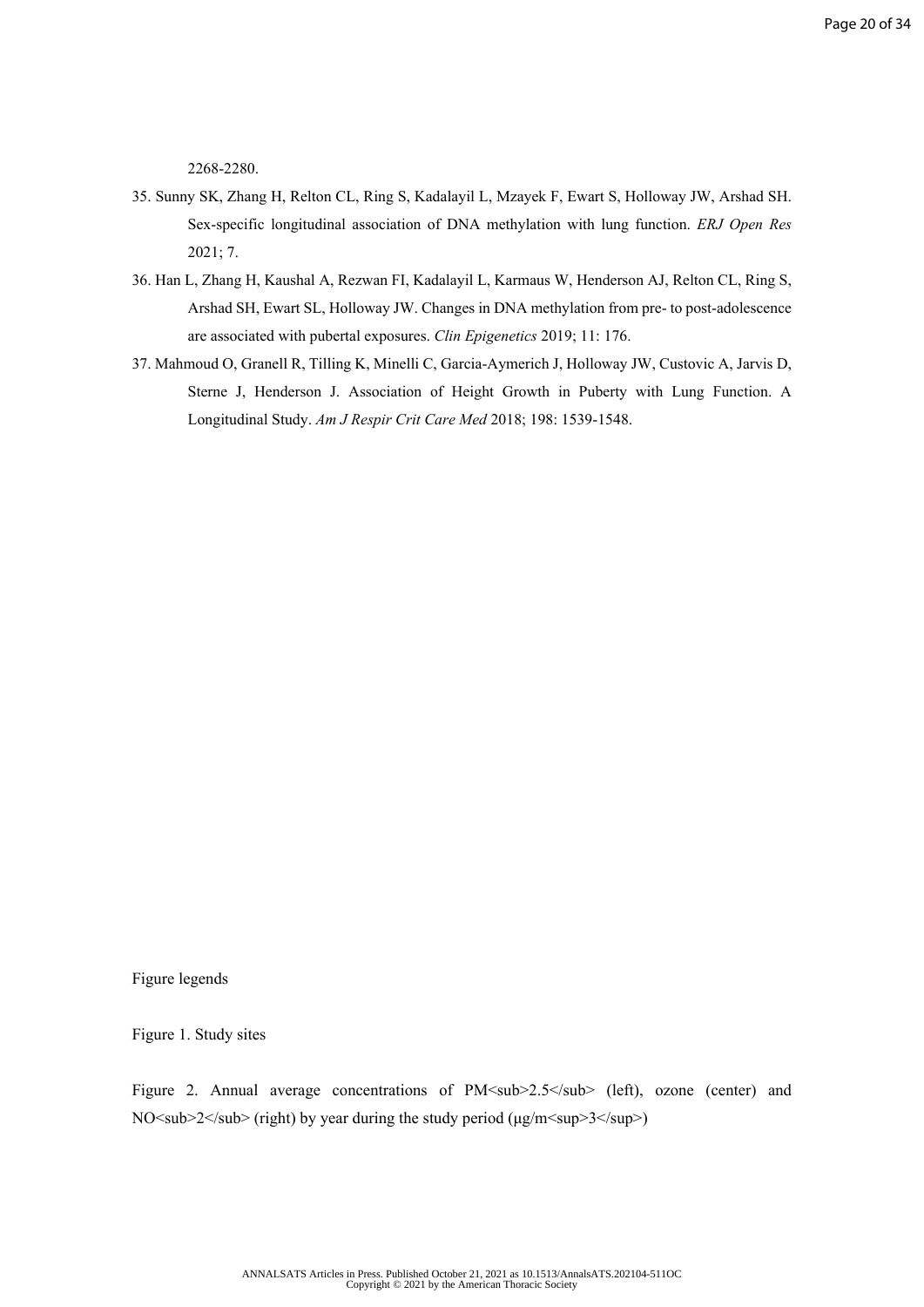Figure 3. Relative growth of lung function indicators (FEV1, FVC and V50) per 10cm growth of height by sex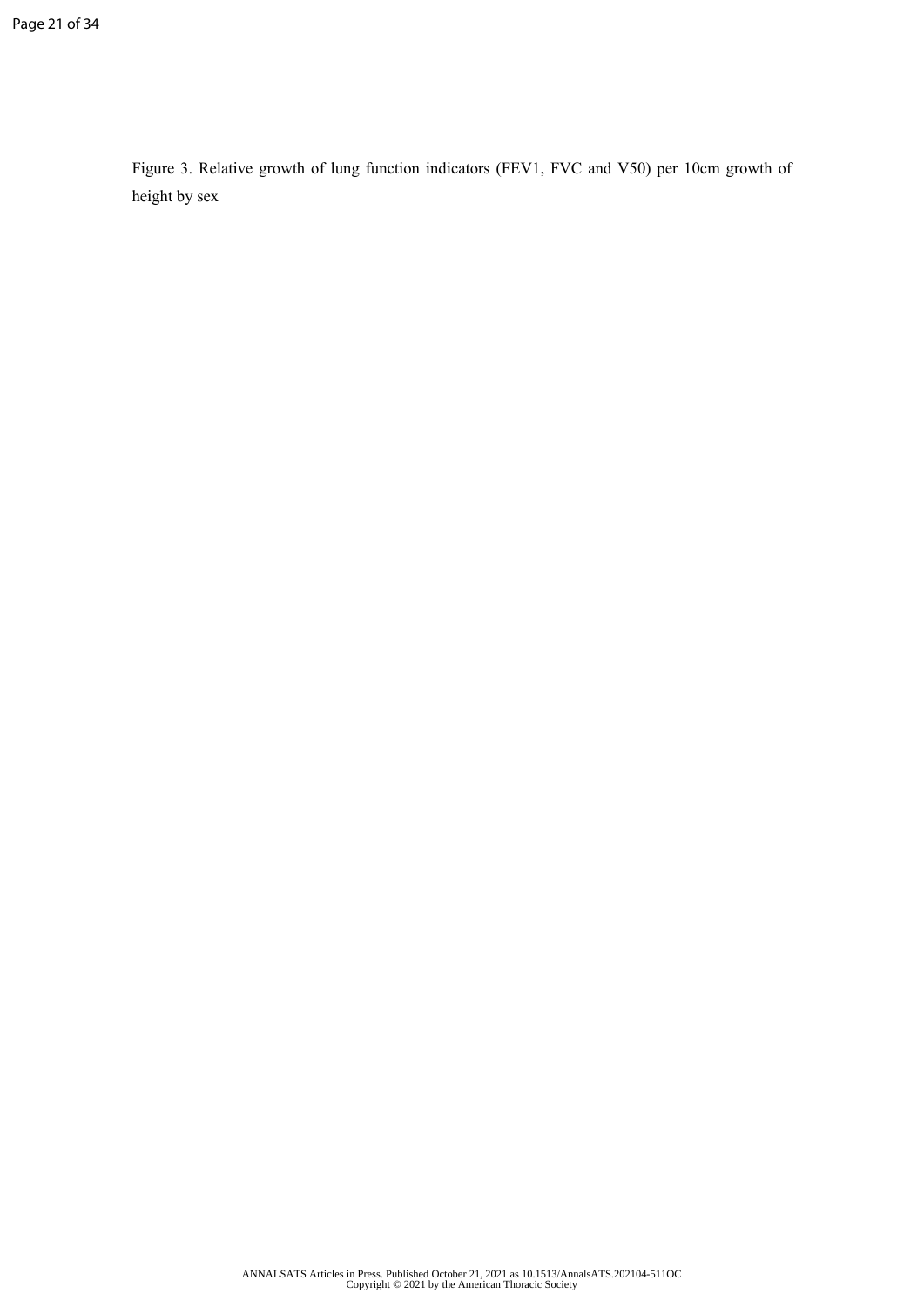| Table 1. Participant characteristics at the time of the first survey |
|----------------------------------------------------------------------|
|----------------------------------------------------------------------|

| School                     | City      | Prefecture | # of<br>participants<br>at baseline | Male<br>$(\%)$ | Age in years<br>(SD) | Height in<br>cm(SD) | Rohrer index<br>(SD) | ETS $(\%)$ | Pets $(\% )$ | Wheezing<br>$(\%)$ | Sneezing<br>$(\%)$ | Itchy rash<br>$(\%)$ | Exercise<br>$(\%)$ |
|----------------------------|-----------|------------|-------------------------------------|----------------|----------------------|---------------------|----------------------|------------|--------------|--------------------|--------------------|----------------------|--------------------|
| A                          | Sapporo   | Hokkaido   | 138                                 | 74 (53.6)      | 9.15(0.61)           | 132.0(6.2)          | 121.8(14.9)          | 21(15.2)   | 20(14.5)     | 20(14.5)           | 75 (54.3)          | 35(25.4)             | 20(14.5)           |
| $\, {\bf B}$               | Sendai    |            | 109                                 | 50 (45.9)      | 8.95 (0.58)          | 131.2(6.5)          | 122.6(14.7)          | 12(11.0)   | 8(7.3)       | 14(12.8)           | 59 (54.1)          | 28(25.7)             | 17(15.6)           |
| $\mathbf{B}^{\text{, a)}}$ |           | Miyagi     | 92                                  | 49 (53.3)      | 9.96(0.60)           | 137.4(7.4)          | 121.8(14.2)          | 8(8.7)     | 6(6.5)       | 11(12.0)           | 51 (55.4)          | 20(21.7)             | 11(12.0)           |
| $\mathbf C$                |           |            | 42                                  | 21(50.0)       | 9.12(0.54)           | 131.8(5.8)          | 128.6(20.1)          | 9(21.4)    | 5(11.9)      | 4(9.5)             | 17(40.5)           | 7(16.7)              | 10(23.8)           |
| $\mathbf D$                |           |            | 37                                  | 23(62.2)       | 9.01(0.46)           | 130.2(6.4)          | 127.8(17.0)          | 6(16.2)    | 0(0)         | 3(8.1)             | 14(37.8)           | 3(8.1)               | 12(32.4)           |
| ${\bf E}$                  | Sakata    | Yamagata   | 58                                  | 33 (56.9)      | 9.10(0.42)           | 132.1(6.3)          | 125.6(15.6)          | 16(27.6)   | 9(15.5)      | 3(5.2)             | 22 (37.9)          | 6(10.3)              | 21(36.2)           |
| $\mathbf{F}$               |           |            | 14                                  | 8(57.1)        | 9.07(0.39)           | 134.3(6.0)          | 121.8(14.2)          | 3(21.4)    | 3(21.4)      | 0(0)               | 8(57.1)            | 5(35.7)              | 6(42.9)            |
| G                          | Itabashi  |            | 91                                  | 52(57.1)       | 9.01(0.67)           | 129.1(5.8)          | 123.4(14.5)          | 27(29.7)   | 10(11.0)     | 6(6.6)             | 46(50.5)           | 23(25.3)             | 17(18.7)           |
| $\, {\rm H}$               |           |            | 35                                  | 17(48.6)       | 8.92(0.66)           | 129.8(8.1)          | 126.0(14.4)          | 8(22.9)    | 7(20.0)      | 6(17.1)            | 19(54.3)           | 11(31.4)             | 5(14.3)            |
| $\rm I$                    | Shibuya   | Tokyo      | 37                                  | 17(45.9)       | 9.05(0.89)           | 131.7(7.3)          | 122.4 (14.9)         | 3(8.1)     | 6(16.2)      | 3(8.1)             | 22(59.5)           | 6(16.2)              | 4(10.8)            |
|                            |           |            | 56                                  | 26 (46.4)      | 9.14(0.68)           | 132.1(6.0)          | 119.4(14.7)          | 12(21.4)   | 7(12.5)      | 8(14.3)            | 30(53.6)           | 13(23.2)             | 8(14.3)            |
| $\rm K$                    | Nagano    |            | 81                                  | 45(55.6)       | 9.22(0.62)           | 131.5(7.0)          | 123.7(16.7)          | 9(11.1)    | 10(12.3)     | 10(12.3)           | 42(51.9)           | 20(24.7)             | 14(17.3)           |
| L                          | Matsumoto | Nagano     | 78                                  | 29(37.2)       | 9.36(0.69)           | 132.4(6.8)          | 120.4(13.3)          | 13(16.7)   | 12(15.4)     | 5(6.4)             | 36(46.2)           | 18(23.1)             | 12(15.4)           |
| M                          | Okayama   | Okayama    | 101                                 | 50(49.5)       | 8.61(0.36)           | 128.3(5.4)          | 124.9(12.7)          | 8(7.9)     | 17(16.8)     | 7(6.9)             | 36(35.6)           | 11(10.9)             | 9(8.9)             |
| $\mathbf N$                |           |            | 82                                  | 35(42.7)       | 8.98 (0.66)          | 131.2(6.9)          | 120.5(14.5)          | 21(25.6)   | 11(13.4)     | 8(9.8)             | 40(48.8)           | 20(24.4)             | 7(8.5)             |
| $\mathbf{O}$               | Fukuoka   | Fukuoka    | 144                                 | 75(52.1)       | 9.04(0.76)           | 129.8(7.3)          | 125.6(16.3)          | 39(27.1)   | 19(13.2)     | 12(8.3)            | 69 (47.9)          | 30(20.8)             | 15(10.4)           |
| $\mathbf{P}$               | Amami     | Kagoshima  | 112                                 | 63(56.3)       | 9.17(0.80)           | 130.5(7.3)          | 129.0(17.1)          | 37(33.0)   | 13(11.6)     | 23(20.5)           | 52 $(46.4)$        | 19(17.0)             | 12(10.7)           |

a): B indicates 3rd-grade students and B' indicates 4th-grade students, as both 3rd- and 4th-grade children were enrolled in 2012.

ETS: exposure to environmental tobacco smoke at home; Pets: household pet ownership over the previous 12 months; wheezing, sneezing, and itchy rash are defined according to the Japanese version of the International Study of Asthma and Allergies in Childhood (ISAAC) questionnaire; Exercise: habitual exercise 3 times a week or more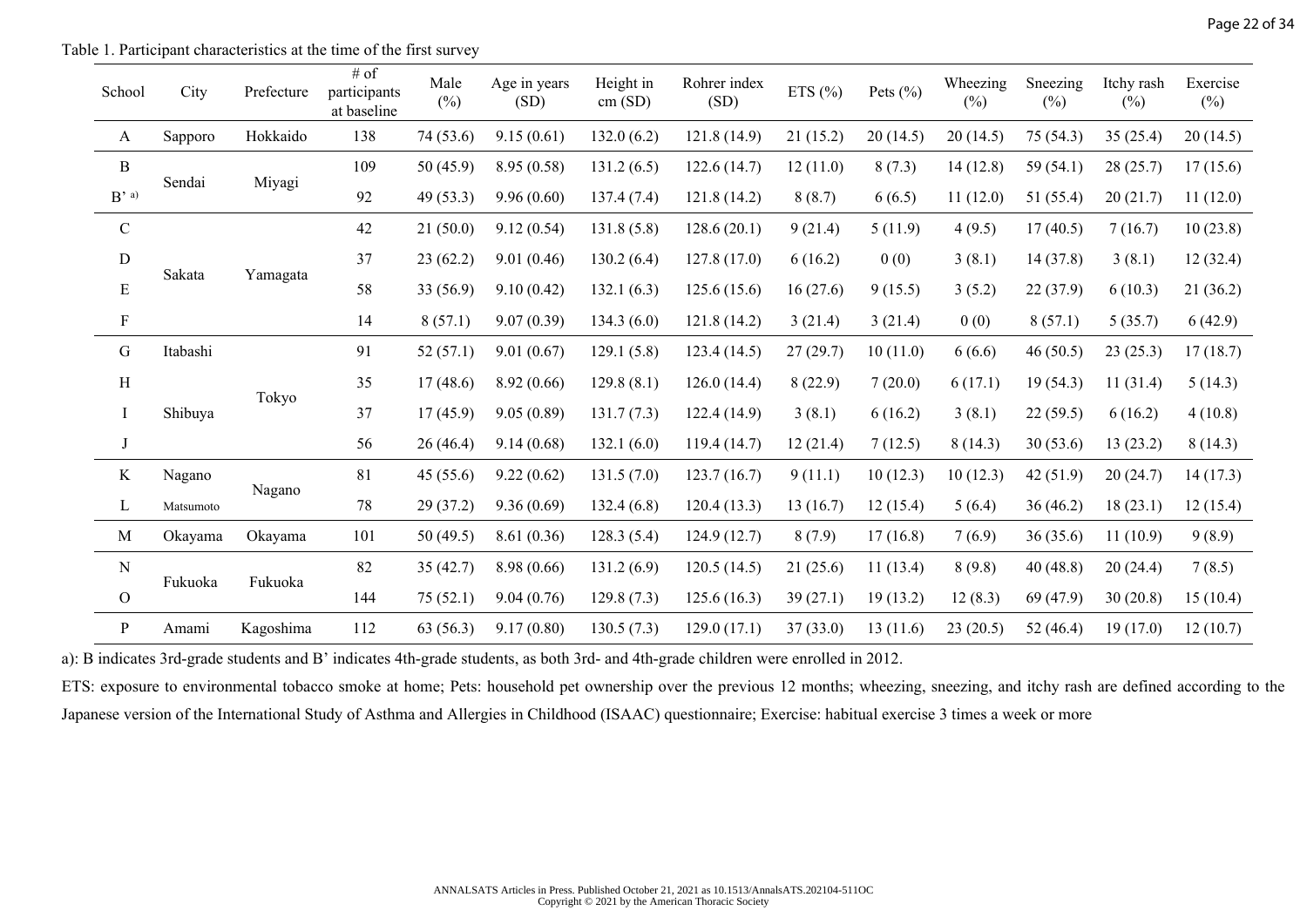| <b>City</b> | School       | 4-year average concentration |             |                |  |  |  |  |
|-------------|--------------|------------------------------|-------------|----------------|--|--|--|--|
|             |              | $PM_{2.5} (\mu g/m^3)$       | Ozone (ppb) | $NO2$ (ppb)    |  |  |  |  |
| Sapporo     | A            | 10.4                         | 30          | 11             |  |  |  |  |
| Sendai      | B            | 10.8                         | 32          | 11             |  |  |  |  |
|             | B'           | 10.8                         | 32          | 11             |  |  |  |  |
| Sakata      | $\mathbf C$  | 11                           | 36          | $\overline{3}$ |  |  |  |  |
|             | D            | 10.5                         | 38          | 5              |  |  |  |  |
|             | E            | 11.4                         | 38          | $\mathfrak{Z}$ |  |  |  |  |
|             | $\mathbf F$  | 10.6                         | 36          | $\mathfrak{Z}$ |  |  |  |  |
| Itabashi    | G            | 16.4                         | 27          | 21             |  |  |  |  |
| Shibuya     | $\bf H$      | 16.5                         | 26          | 20             |  |  |  |  |
|             | I            | 15.4                         | 29          | 20             |  |  |  |  |
|             | ${\bf J}$    | 16.2                         | 26          | 23             |  |  |  |  |
| Nagano      | $\bf K$      | 12.9                         | 29          | 9              |  |  |  |  |
| Matsumoto   | $\mathbf L$  | 11.4                         | 30          | 9              |  |  |  |  |
| Okayama     | $\mathbf{M}$ | 16.4                         | 32          | 11             |  |  |  |  |
| Fukuoka     | ${\bf N}$    | 19                           | 31          | 15             |  |  |  |  |
|             | $\mathbf 0$  | 16.5                         | 33          | 10             |  |  |  |  |
| Amami       | P            | 12.5                         | 35          | 3              |  |  |  |  |

Table. 2 4-year average concentrations of  $PM_{2.5}$  (left), ozone (center) and  $NO_2$  (right) during the study period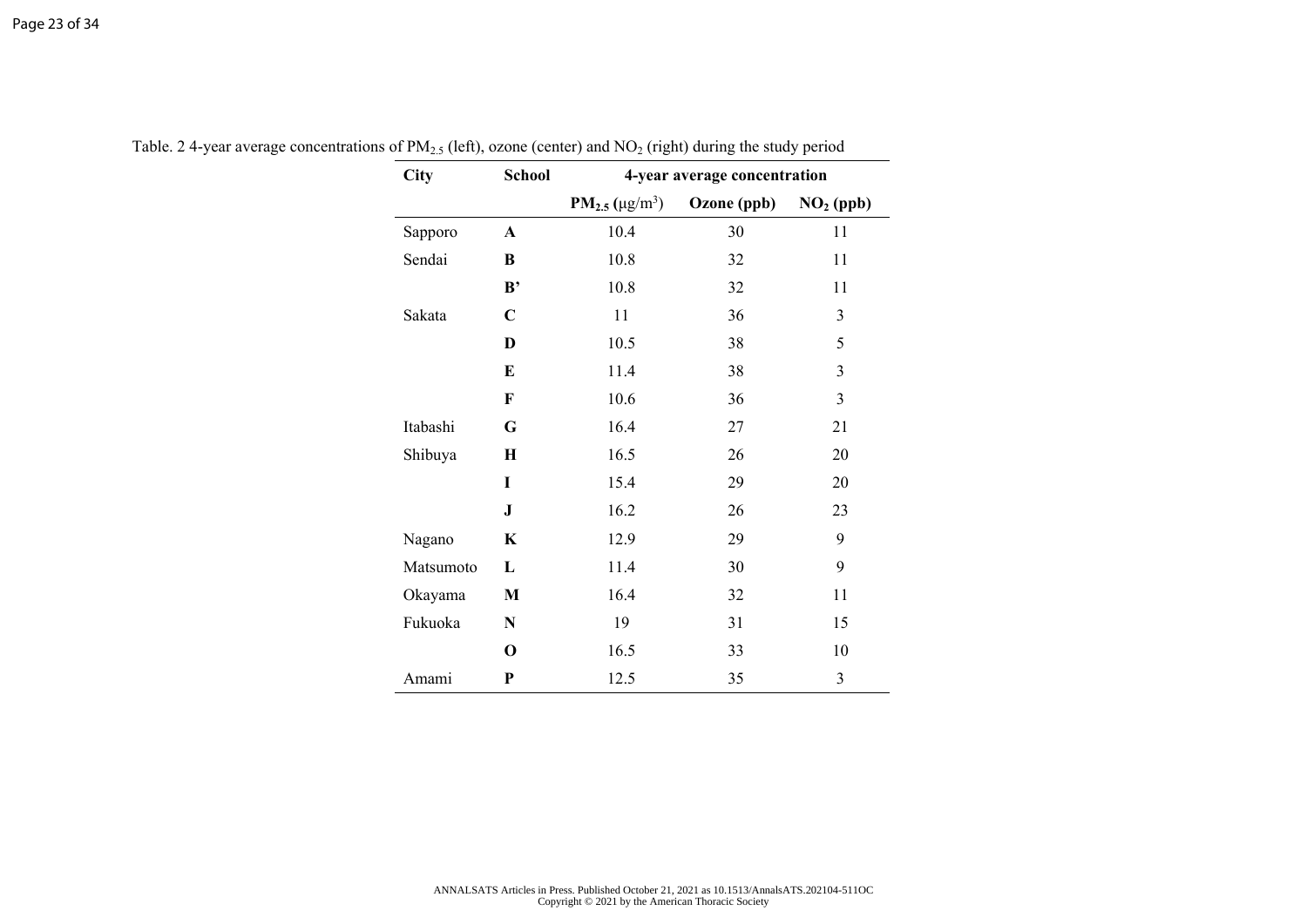| Sex                    | Outcome    | Adjusted                                    |         | 95% CI  |       |  |
|------------------------|------------|---------------------------------------------|---------|---------|-------|--|
|                        |            | estimate of<br>$exp(\beta_1 \times 10^2)^*$ | Lower   | Upper   |       |  |
| Single pollutant model |            |                                             |         |         |       |  |
| Male                   | <b>FVC</b> | 1.00038                                     | 0.99958 | 1.00118 | 0.351 |  |
|                        | FEV1       | 1.00054                                     | 0.99969 | 1.00139 | 0.211 |  |
|                        | V50        | 1.00071                                     | 0.99900 | 1.00242 | 0.417 |  |
| Female                 | <b>FVC</b> | 1.00004                                     | 0.99899 | 1.00108 | 0.944 |  |
|                        | FEV1       | 1.00012                                     | 0.99916 | 1.00109 | 0.803 |  |
|                        | V50        | 0.99989                                     | 0.99813 | 1.00165 | 0.905 |  |
| 2-pollutant model      |            |                                             |         |         |       |  |
| $+$ O <sub>3</sub>     |            |                                             |         |         |       |  |
| Male                   | <b>FVC</b> | 1.00005                                     | 0.99997 | 1.00014 | 0.230 |  |
|                        | FEV1       | 1.00007                                     | 0.99997 | 1.00016 | 0.166 |  |
|                        | V50        | 1.00006                                     | 0.99986 | 1.00025 | 0.570 |  |
| Female                 | <b>FVC</b> | 1.00005                                     | 0.99995 | 1.00015 | 0.364 |  |
|                        | FEV1       | 1.00004                                     | 0.99994 | 1.00014 | 0.432 |  |
|                        | V50        | 1.00000                                     | 0.99980 | 1.00020 | 0.997 |  |

Table 3. Effect of 10  $\mu$ g/m<sup>3</sup> increase in PM<sub>2.5</sub> on relative growth of lung function indicators (FEV1, FVC and V50) per 10cm growth of height: stratified analysis by sex.

 $+ NO<sub>2</sub>$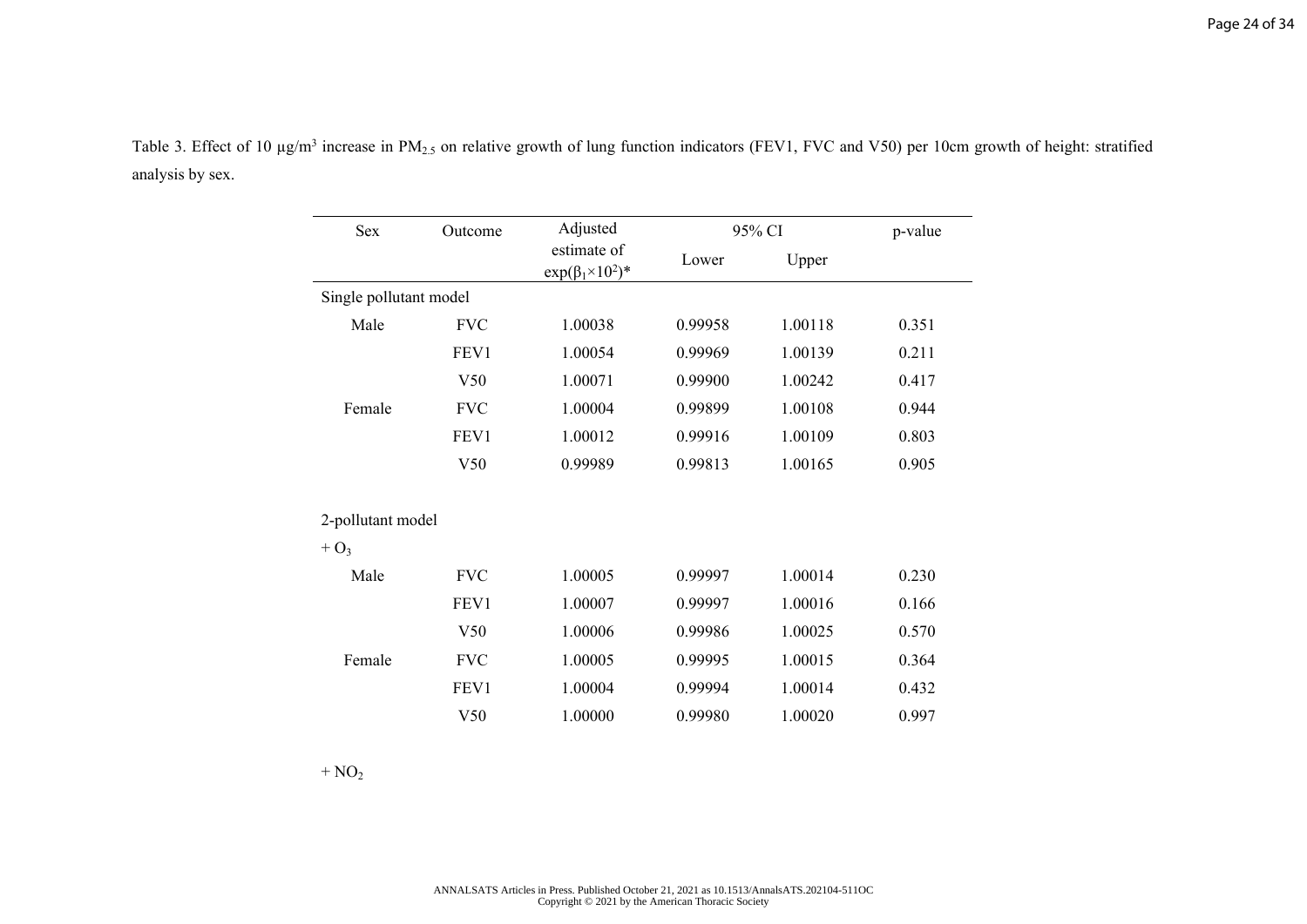| Male   | <b>FVC</b>       | 1.00004 | 0.99994 | 1.00014 | 0.392 |
|--------|------------------|---------|---------|---------|-------|
|        | FEV <sub>1</sub> | 1.00006 | 0.99995 | 1.00017 | 0.279 |
|        | V50              | 1.00006 | 0.99984 | 1.00027 | 0.604 |
| Female | <b>FVC</b>       | 1.00008 | 0.99997 | 1.00019 | 0.162 |
|        | FEV <sub>1</sub> | 1.00007 | 0.99996 | 1.00018 | 0.207 |
|        | V50              | 1.00003 | 0.99981 | 1.00026 | 0.765 |

\*adjusted for Rohrer index, allergic symptoms (wheezing, itchy rash), habitual exercise, exposure to environmental tobacco smoke at home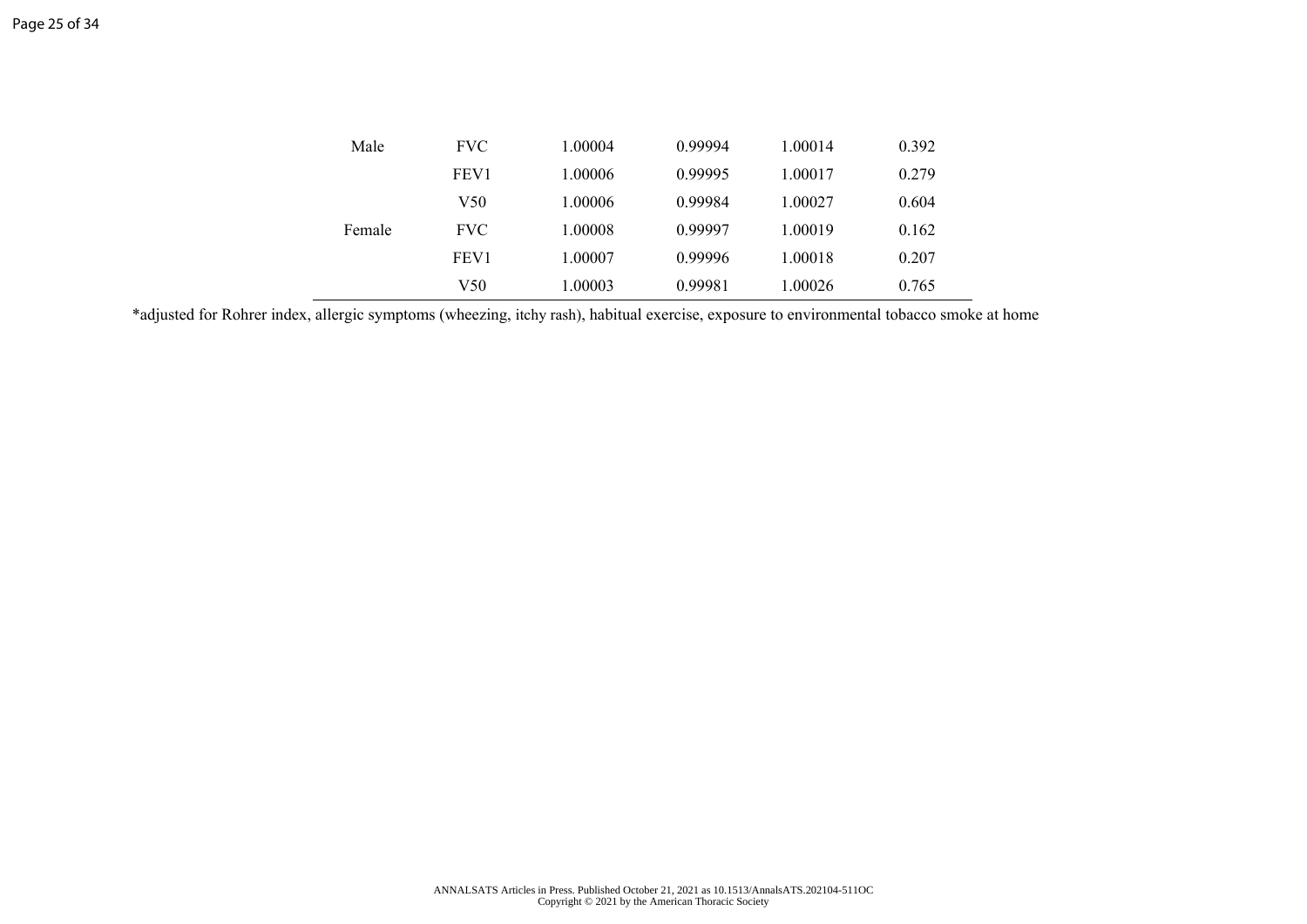

Figure 1. Study sites

245x275mm (118 x 118 DPI)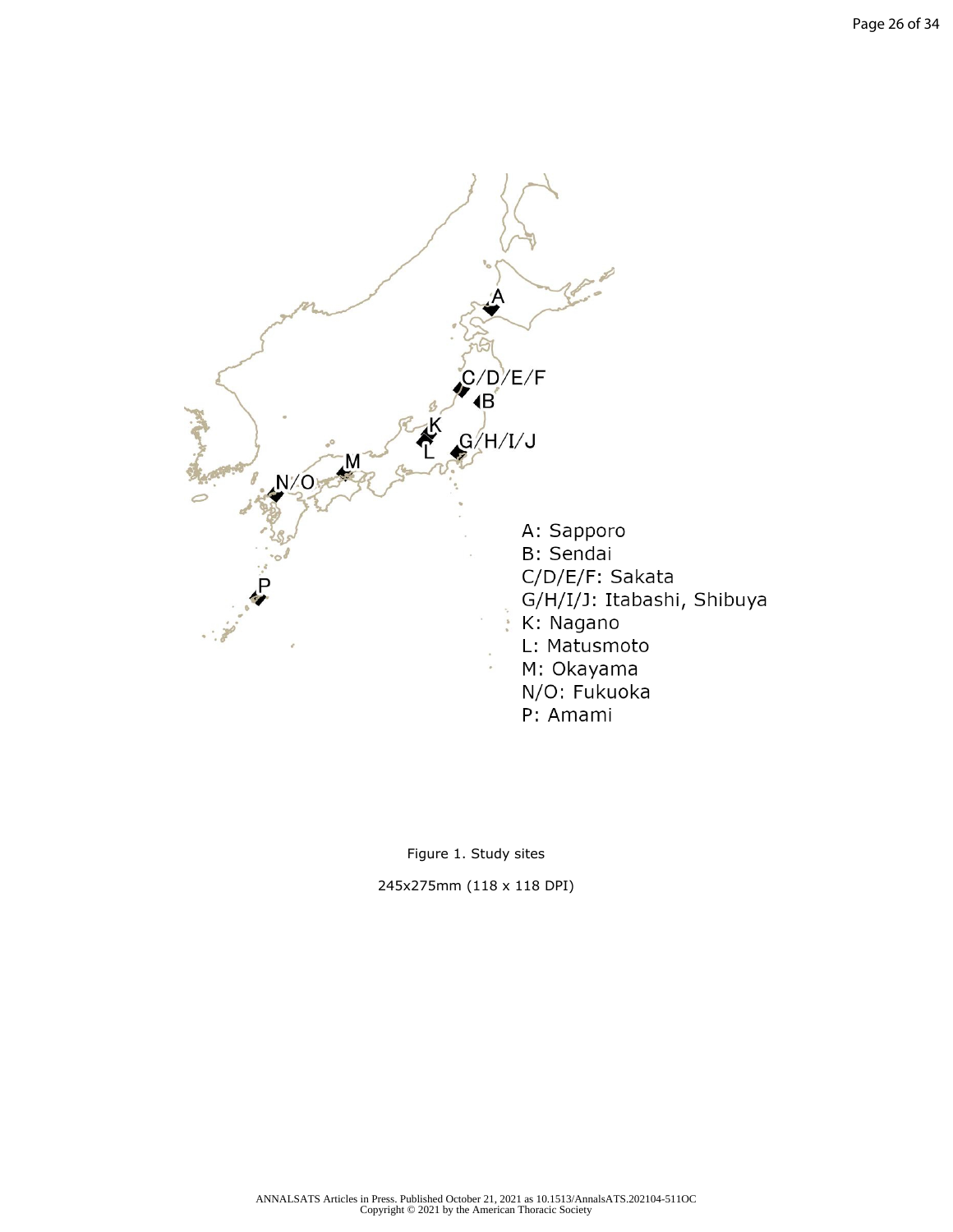

Figure 2. Annual average concentrations of  $PM_{2.5}$  (left), ozone (center) and NO<sub>2</sub> (right) by year during the study period  $(\mu g/m^3)$ 

3242x808mm (47 x 47 DPI)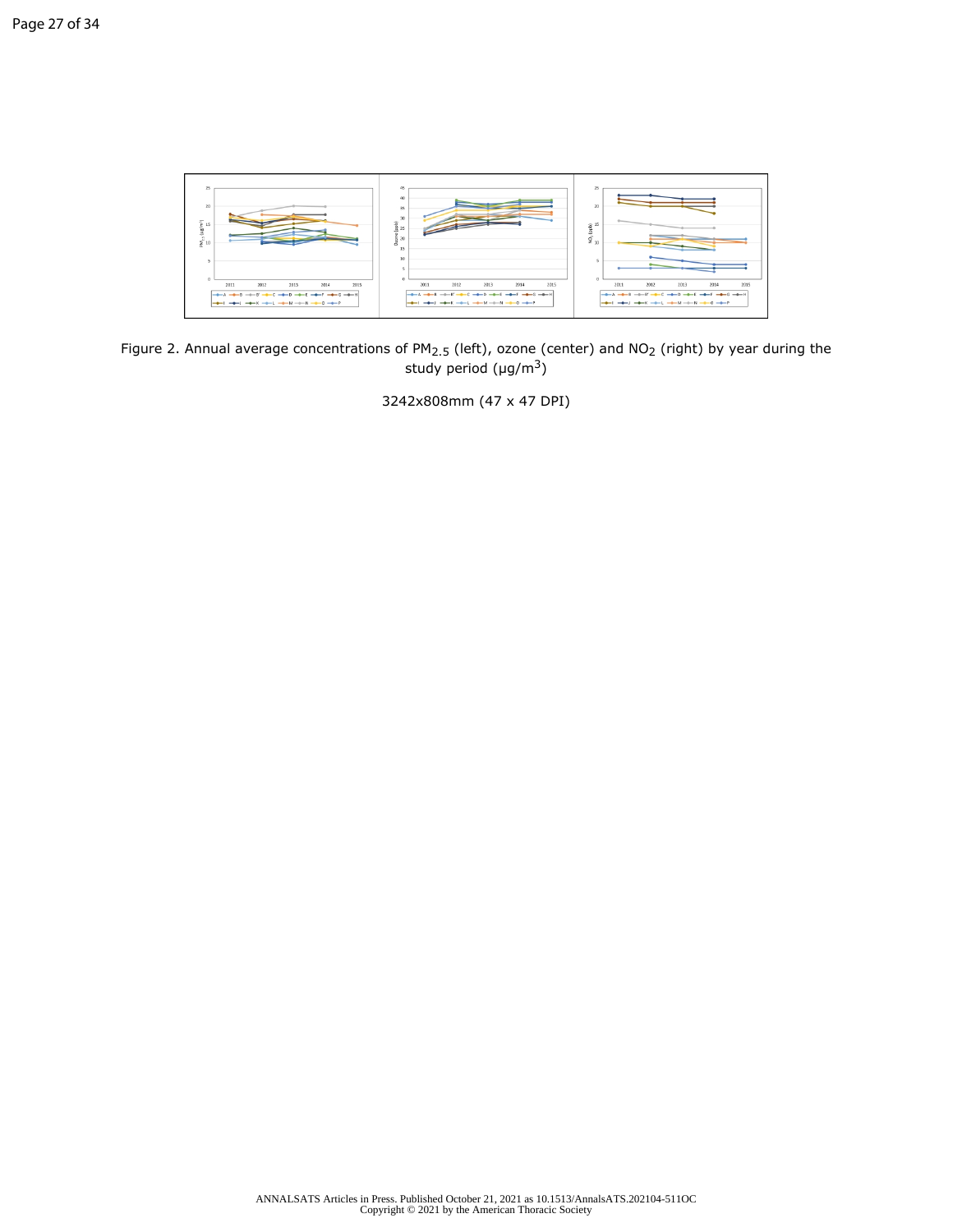

Figure 3. Relative growth of lung function indicators (FEV1, FVC and V50) per 10cm growth of height by sex 682x618mm (47 x 47 DPI)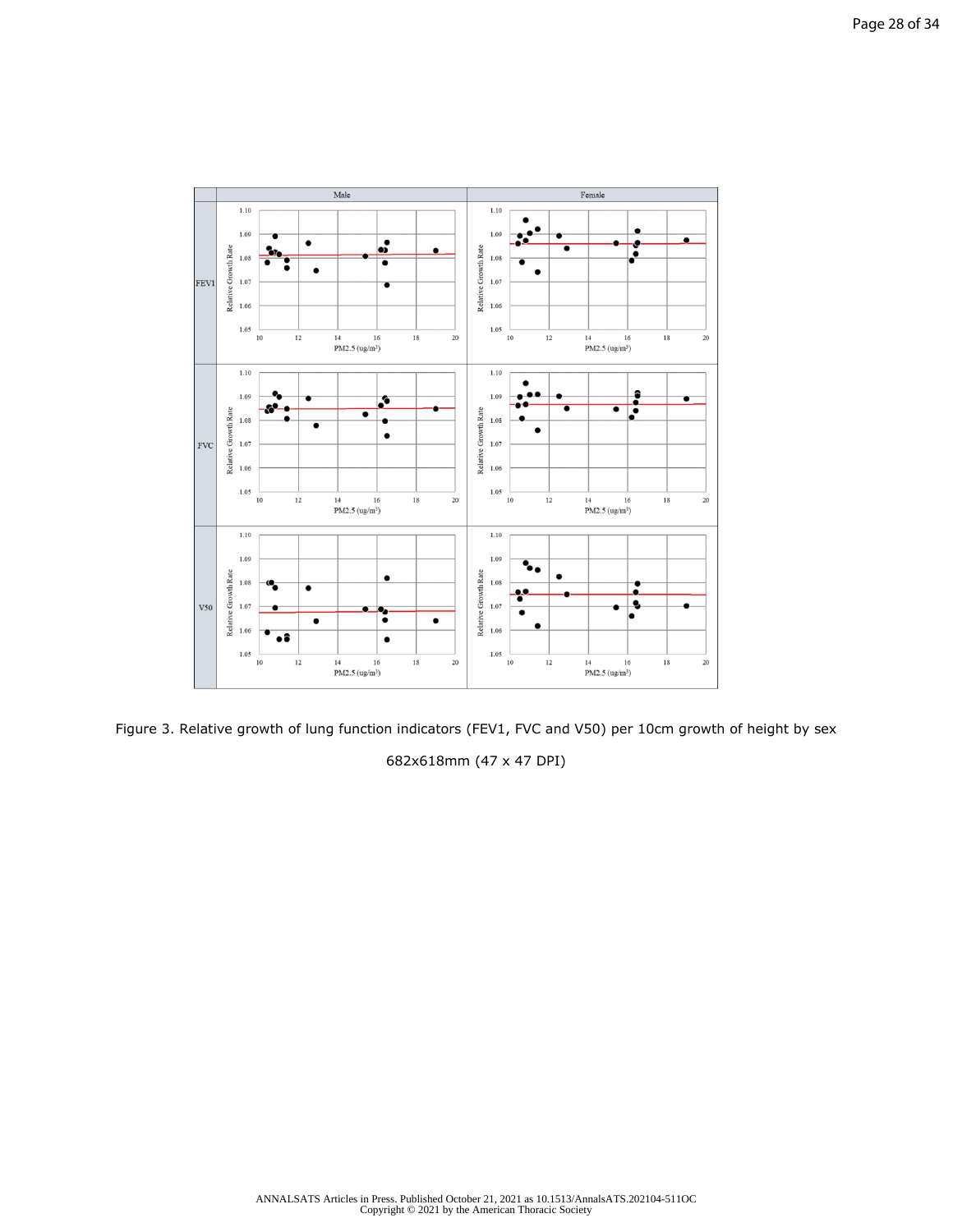## **Title**

### **Exposure to PM2.5 and Lung Function Growth in Pre- and Early Adolescent Schoolchildren**

A Longitudinal Study Involving Repeated Lung Function Measurements in Japan

# **Authors:**

Toru Takebayashi MD \*, Masataka Taguri PhD \*, Hiroshi Odajima MD , Shuichi Hasegawa PhD , Keiko Asakura MD , Ai Milojevic PhD , Ayano Takeuchi PhD , Satoshi Konno MD , Miki Morikawa MD , Teruomi Tsukahara MD , Kayo Ueda MD , Yasufumi Mukai MD , Mihoko Minami PhD , Yuuji Nishiwaki MD , Takesumi Yoshimura MD , Masaharu Nishimura MD , Hiroshi Nitta PhD

\*, equally contributed to this work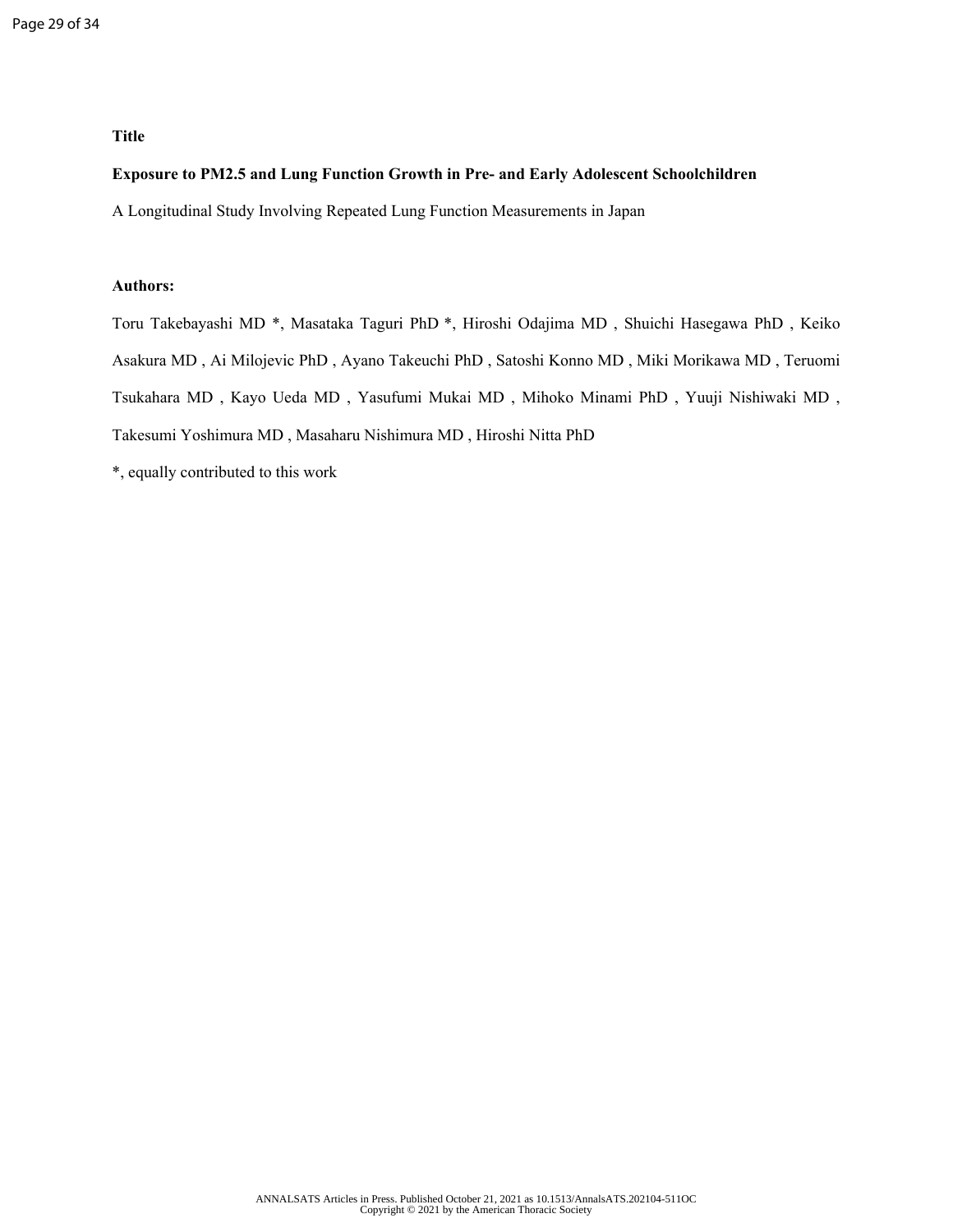| School        | City      | 2011   | 2012           | 2013           | 2014           | 2015           | Average        |
|---------------|-----------|--------|----------------|----------------|----------------|----------------|----------------|
|               |           |        | 10.4           | 10.1           | 11.5           | 9.5            | 10.4           |
| $\mathbf{A}$  | Sapporo   |        | 29             | 29             | 31             | 29             | 30             |
|               |           |        | 12             | 11             | 11             | 11             | 11             |
|               |           |        | 10.3           | 10.6           | 11.6           | 10.7           | 10.8           |
| $\, {\bf B}$  |           |        | 32             | 29             | 34             | 33             | 32             |
|               |           |        | 12             | 12             | 11             | 10             | 11             |
|               | Sendai    |        | 10.3           | 10.6           | 11.6           |                | 10.8           |
| $\rm B$       |           |        | 32             | 29             | 34             |                | 32             |
|               |           |        | 12             | 12             | 11             |                | 11             |
|               |           |        | 11.3           | 11.2           | 10.7           | 10.8           | 11.0           |
| $\mathbf C$   |           |        | 36             | 36             | 36             | 36             | 36             |
|               |           |        | $\overline{4}$ | $\overline{3}$ | 3              | 3              | $\overline{3}$ |
|               |           |        | 10.3           | 9.5            | 11.3           | 10.7           | 10.5           |
| ${\bf D}$     |           |        | 38             | 37             | 38             | 38             | 38             |
|               |           |        | 6              | 5              | $\overline{4}$ | $\overline{4}$ | 5              |
|               | Sakata    |        | 11.5           | 10.4           | 12.4           | 11.1           | 11.4           |
| E             |           |        | 39             | 36             | 39             | 39             | 38             |
|               |           |        | $\overline{4}$ | $\overline{3}$ | 3              | 3              | $\overline{3}$ |
|               |           |        | 9.8            | 10.5           | 11.1           | 10.8           | 10.6           |
| $\mathbf F$   |           |        | 37             | 35             | 35             | 36             | 36             |
|               |           |        | $\mathfrak{Z}$ | $\overline{3}$ | 3              | 3              | $\overline{3}$ |
|               |           | 17.8   | 15.4           | 16.5           | 15.9           |                | 16.4           |
| ${\bf G}$     | Itabashi  | 23     | 27             | 28             | $28\,$         |                | 27             |
|               |           | 22     | 21             | 21             | 21             |                | 21             |
|               |           | 15.9   | 14.6           | 17.7           | 17.7           |                | 16.5           |
| $\, {\rm H}$  |           | 22     | 25             | 27             | 28             |                | 26             |
|               |           | 21     | $20\,$         | 20             | 20             |                | 20             |
|               |           | 16.3   | 14.1           | 15.2           | 16.1           |                | 15.4           |
| $\bf I$       | Shibuya   | 25     | 29             | 31             | 31             |                | 29             |
|               |           | 21     | $20\,$         | 20             | $18\,$         |                | 20             |
|               |           | 16.4   | 15.4           | 17.0           | 16.0           |                | 16.2           |
| $\bf J$       |           | 22     | $26\,$         | $28\,$         | 27             |                | 26             |
|               |           | 23     | 23             | 22             | 22             |                | 23             |
|               |           | 12.1   | 12.5           | 14.0           | 12.9           |                | 12.9           |
| $\rm K$       | Nagano    | 25     | 31             | 29             | 31             |                | 29             |
|               |           | $10\,$ | $10\,$         | 9              | $\,$ $\,$      |                | 9              |
|               |           | 10.6   | 11.0           | 12.3           | 11.5           |                | 11.4           |
| L             | Matsumoto | 24     | 32             | 32             | 31             |                | 30             |
|               |           | 10     | 9              | 8              | $\,8\,$        |                | 9              |
|               |           |        | 17.7           | 17.4           | 15.8           | 14.7           | 16.4           |
| M             | Okayama   |        | 31             | 31             | 32             | 32             | 32             |
|               |           |        | 11             | 11             | $10\,$         | 10             | 11             |
|               |           | 17.0   | 18.8           | 20.1           | 19.9           |                | 19.0           |
| ${\bf N}$     |           | 25     | 32             | 32             | 34             |                | 31             |
|               |           | 16     | 15             | 14             | 14             |                | 15             |
|               | Fukuoka   | 16.9   | 16.1           | 17.1           | 15.8           |                | 16.5           |
| $\mathcal{O}$ |           | 29     | 34             | 34             | 36             |                | 33             |
|               |           | 10     | 9              | 11             | 9              |                | 10             |
| $\mathbf{P}$  | Amami     | 11.9   | 11.5           | 12.9           | 13.5           |                | 12.5           |

sTable 1. Annual average concentrations of  $PM_{2.5}$  (figures in the upper line for each location), ozone (middle line) and NO<sub>2</sub> (lower line) by year during the study period ( $\mu$ g/m<sup>3</sup> for PM<sub>2.5</sub>; ppb for ozone and NO<sub>2</sub>)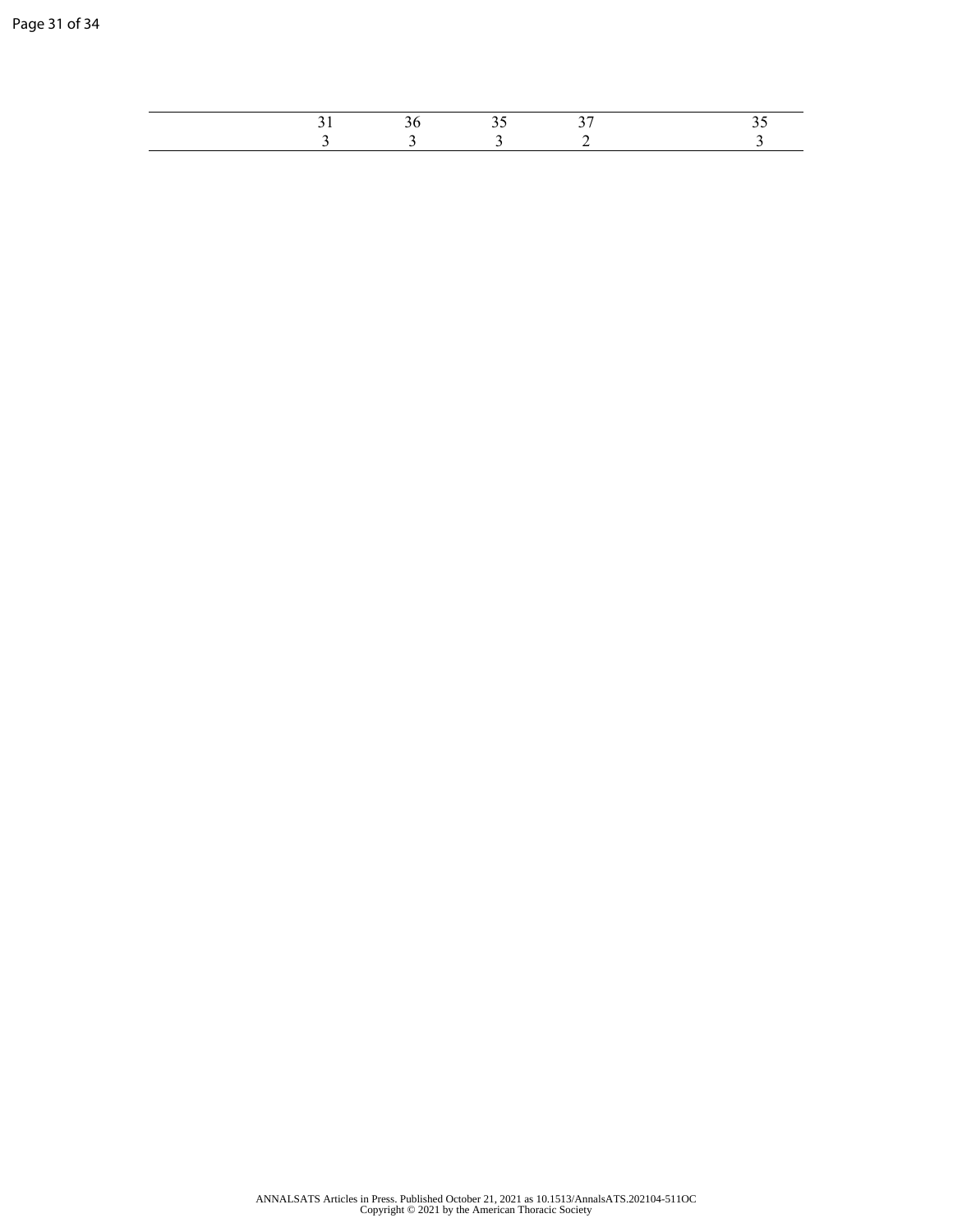| School        | City      | pollutant       | the momenting station crosest to each study site<br>2001-2005 | 2006-2010     | 2011-2015     |
|---------------|-----------|-----------------|---------------------------------------------------------------|---------------|---------------|
|               |           | <b>SPM</b>      | $16(14-18)$                                                   | $14(13-16)$   | $12(10 - 14)$ |
| $\mathbf{A}$  | Sapporo   | $O_3$           | $25(23 - 27)$                                                 | $29(26-31)$   | $28(26-29)$   |
|               |           | NO <sub>2</sub> | $20(18-21)$                                                   | $15(13-18)$   | $13(11 - 14)$ |
| B, B'         |           | <b>SPM</b>      | $20(12 - 23)$                                                 | $19(16-21)$   | $13(12 - 14)$ |
|               | Sendai    | $O_3$           | $27(24-30)$                                                   | $32(31 - 33)$ | $31(29-35)$   |
|               |           | NO <sub>2</sub> | $17(15-18)$                                                   | $13(11 - 15)$ | $10(9-11)$    |
|               |           | <b>SPM</b>      | $17(16-19)$                                                   | $15(14-15)$   | $13(13-14)$   |
| $C - F$       | Sakata    | O <sub>3</sub>  | $37(33 - 39)$                                                 | $36(32 - 39)$ | $36(33 - 42)$ |
|               |           | NO <sub>2</sub> | $9(8-9)$                                                      | $6(5-7)$      | $4(3-6)$      |
|               |           | <b>SPM</b>      | $32(30 - 34)$                                                 | $25(22-30)$   | $22(20 - 23)$ |
| G             | Itabashi  | $O_3$           | $29(27 - 30)$                                                 | $30(29 - 33)$ | $31(29-32)$   |
|               |           | NO <sub>2</sub> | $29(27 - 30)$                                                 | $24(22 - 27)$ | $19(19-21)$   |
|               |           | <b>SPM</b>      | 41 $(34 - 48)$                                                | $31(27 - 32)$ | $23(21-26)$   |
| $H-J$         | Shibuya   | $O_3$           | $26(24 - 28)$                                                 | $29(27 - 31)$ | $31(28-35)$   |
|               |           | NO <sub>2</sub> | $29(27-31)$                                                   | $24(22 - 27)$ | $19(18-20)$   |
|               | Nagano    | <b>SPM</b>      | $21(19-23)$                                                   | $16(14-18)$   | $15(14-16)$   |
| K             |           | $O_3$           | $34(31 - 37)$                                                 | $34(32 - 36)$ | $35(33 - 37)$ |
|               |           | NO <sub>2</sub> | $11(9-12)$                                                    | $8(7-10)$     | $6(6-7)$      |
|               |           | <b>SPM</b>      | $21(19-23)$                                                   | $17(15-20)$   | $16(15-17)$   |
| L             | Matsumoto | $O_3$           | $28(25-31)$                                                   | $33(30-35)$   | $31(27 - 32)$ |
|               |           | NO <sub>2</sub> | $15(14-17)$                                                   | $11(8-13)$    | $9(9-10)$     |
|               |           | <b>SPM</b>      | $31(29-35)$                                                   | $26(19-31)$   | $18(17-19)$   |
| M             | Okayama   | $O_3$           | $27(6-28)$                                                    | $30(7 - 33)$  | $29(27 - 31)$ |
|               |           | NO <sub>2</sub> | $16(16-17)$                                                   | $12(11 - 14)$ | $9(8-11)$     |
|               |           | <b>SPM</b>      | $29(26-38)$                                                   | $34(31 - 37)$ | $26(24-29)$   |
| N             |           | $O_3$           | $26(24 - 27)$                                                 | $30(27 - 32)$ | $30(26-32)$   |
|               | Fukuoka   | NO <sub>2</sub> | $25(23 - 27)$                                                 | $21(20-23)$   | $17(15-19)$   |
|               |           | <b>SPM</b>      | $36(34 - 38)$                                                 | $28(16-37)$   | $17(16-18)$   |
| $\mathcal{O}$ |           | $O_3$           | $30(30 - 31)$                                                 | $34(27 - 38)$ | $32(30 - 35)$ |
|               |           | NO <sub>2</sub> | $19(17-21)$                                                   | $14(10-17)$   | $12(12-13)$   |
|               |           | <b>SPM</b>      | $34(33 - 37)$                                                 | $43(40-48)$   | $21(20 - 22)$ |
| $\mathbf{P}$  | Amami     | $O_3$           | $23(20 - 27)$                                                 | $23(20-31)$   | $27(24-30)$   |
|               |           | NO <sub>2</sub> | $13(12-15)$                                                   | $10(4-13)$    | $6(3-8)$      |

sTable 2. Concentration distributions (5-year means and range of yearly means) of suspended particulate matter (SPM,  $\mu$ g/m<sup>3</sup>), ozone (O<sub>3</sub>, ppb) and nitrogen oxide (NO<sub>2</sub>, ppb) before the study period, as measured at the monitoring station closest to each study site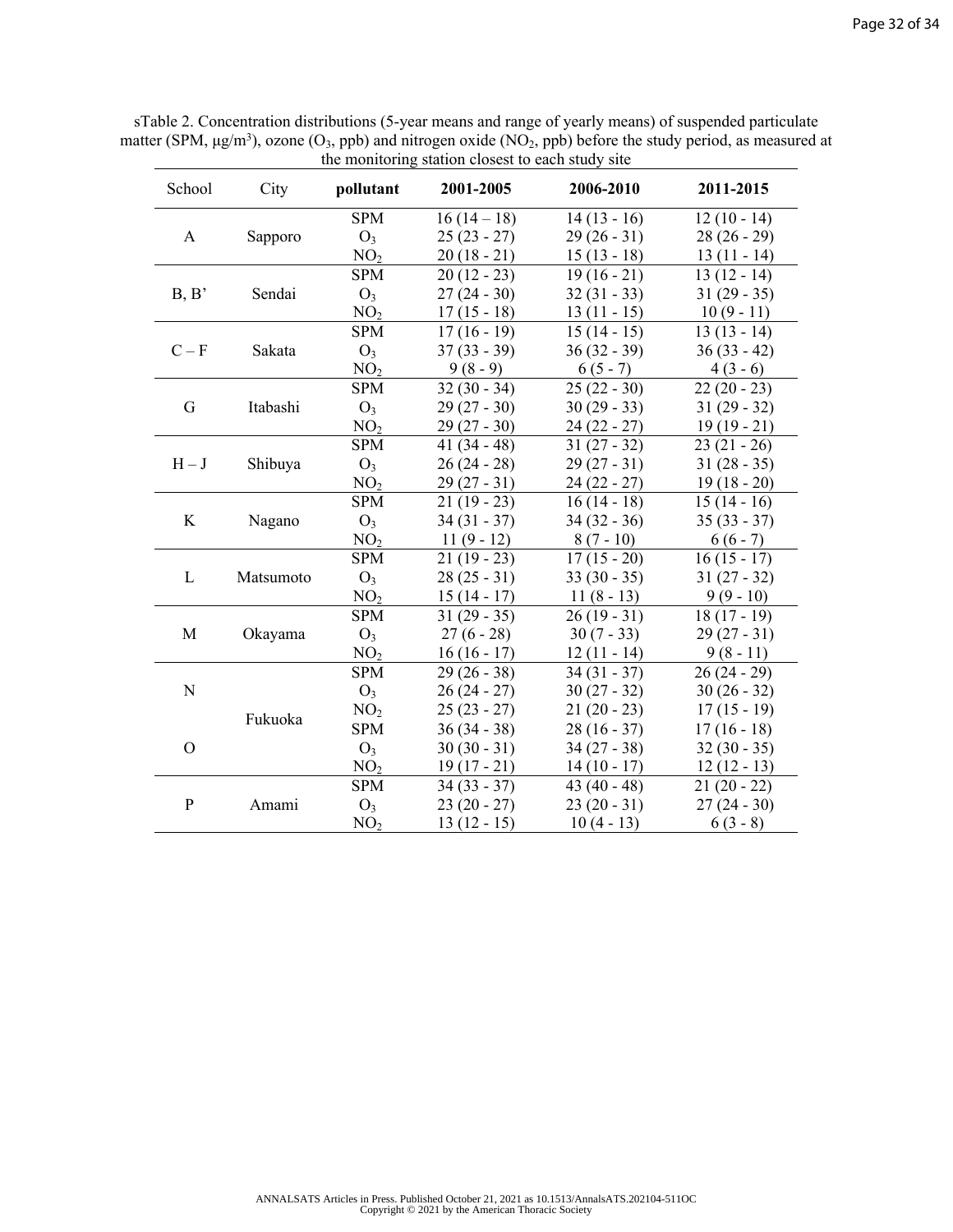| <b>Sex</b>             | Outcome          | Adjusted                    | 95% CI         | p-value |        |
|------------------------|------------------|-----------------------------|----------------|---------|--------|
|                        |                  | estimate of                 | Upper<br>Lower |         |        |
|                        |                  | $\exp(\beta_1 \times 10)^*$ |                |         |        |
| Single pollutant model |                  |                             |                |         |        |
| Male                   | <b>FVC</b>       | 0.99954                     | 0.99731        | 1.00177 | 0.6833 |
|                        | FEV <sub>1</sub> | 0.99994                     | 0.99751        | 1.00238 | 0.9631 |
|                        | V <sub>50</sub>  | 1.00017                     | 0.99682        | 1.00352 | 0.9221 |
| Female                 | <b>FVC</b>       | 0.99917                     | 0.99763        | 1.00071 | 0.2926 |
|                        | FEV1             | 0.99904                     | 0.99751        | 1.00058 | 0.2211 |
|                        | V50              | 0.99883                     | 0.99667        | 1.00100 | 0.2901 |

sTable 3. Effect of 10  $\mu$ g/m<sup>3</sup> increase in PM<sub>2.5</sub> on relative growth of lung function indicators (FEV1, FVC and V50) per 1year growth of age: stratified analysis by sex.

\*adjusted for Rohrer index, allergic symptoms (wheezing, itchy rash), habitual exercise, exposure to environmental tobacco smoke at home